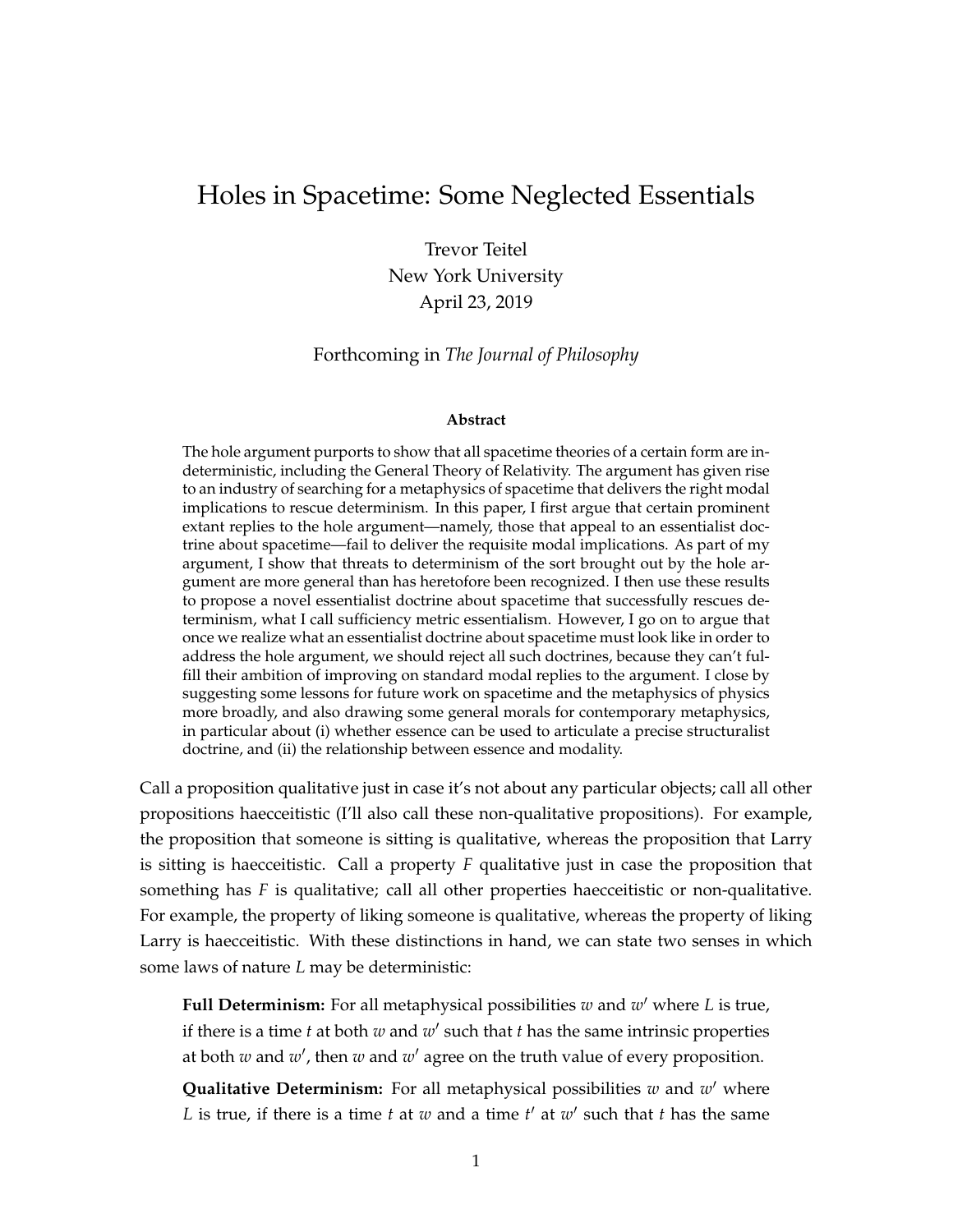*qualitative* intrinsic properties at *w* that *t'* has at *w'*, then *w* and *w'* agree on the truth value of every *qualitative* proposition.[1](#page-1-0)

Ever since Earman and Norton [\(1987\)](#page-30-0) resurrected Einstein's hole argument, and set it loose in the foundational discussion of spacetime theories, an industry has grown up around searching for doctrines which ensure that the qualitative determinism of the laws of Einstein's General Theory of Relativity (hereafter 'GR') implies that those laws are also fully deterministic.<sup>[2](#page-1-1)</sup> I'm ultimately going to use this challenge to argue for certain doctrines in the metaphysics of spacetime and the metaphysics of modality, but before getting there let's first see what all the fuss is about.

## <span id="page-1-2"></span>**1 The Hole Story**

Some quick preliminaries before stating Earman and Norton's argument. First, I'll take it for granted that metaphysical modality obeys the modal logic S5. Second, I'll assume throughout that the nomic possibilities at any metaphysical possibility *w* just are the metaphysical possibilities where the laws of nature at *w* are true. This assumption is neutral between the standard view that the space of nomic possibilities is properly included in the space of metaphysical possibilities, and its main alternative where these two spaces are identical. I'll also assume that only qualitative propositions can be laws of nature, and hence that the haecceitistic modal constraints needed to get from qualitative to full determinism must stem from some constraints on metaphysical modality. Finally, I'll write throughout as if the actual laws of nature are those of GR. So my use of 'nomic possibilities' without qualification means metaphysical possibilities where the laws of GR are true.

Earman and Norton pitch their hole argument as stemming from GR's diffeomorphism invariance, which they take to imply that, for every nomic possibility *w*, there's a distinct nomic possibility for every way of smoothly permuting some spacetime points at *w* but

<span id="page-1-0"></span> ${}^{1}$ A few comments about these definitions. First, arguably the definitions should be phrased in terms of arbitrarily small temporal intervals rather than particular times (so as to allow rates of change into the initial data when evaluating whether some laws are deterministic), but I'll ignore this subtlety throughout. Second, the intrinsic qualifiers are intended to exclude properties that directly encode information about different times as being amongst those we must consider when checking whether two metaphysical possibilities agree at a time. For instance, consider the property of being a time fifty years before a time at which there is a nuclear war. Supposing some time *t* has this property, it's not one of *t*'s intrinsic properties. Without some ideology to rule out such properties, any laws whatsoever will trivially turn out deterministic on either definition. Note the qualifiers are intended to allow properties concerning the material objects (if any) located at some time to nonetheless count as intrinsic properties of that time. For discussion of distinctions between different varieties of determinism akin to my qualitative vs. full determinism see [Belot](#page-30-1) [\(1995\)](#page-30-1), [Brighouse](#page-30-2) [\(1997\)](#page-30-2), [Melia](#page-31-0) [\(1999\)](#page-31-0) and [Hawthorne](#page-30-3) [\(2006\)](#page-30-3). Some of these works discuss notions of determinism that go beyond qualitative determinism but fall short of full determinism. These intermediate options don't affect the central dialectic in what follows, however, so I'll set them aside.

<span id="page-1-1"></span><sup>&</sup>lt;sup>2</sup>See [Pooley](#page-31-1) [\(2013,](#page-31-1) Section 7) and [Norton](#page-31-2) [\(2015\)](#page-31-2) for recent overviews of the hole argument and the menu of possible replies. As Earman and Norton point out [\(1987,](#page-30-0) 517-518), their argument in fact applies to a general class of classical (non-quantum) field theories, sometimes called "local spacetime theories", not just to GR, but in the main text I'll focus on GR (our current best spacetime theory).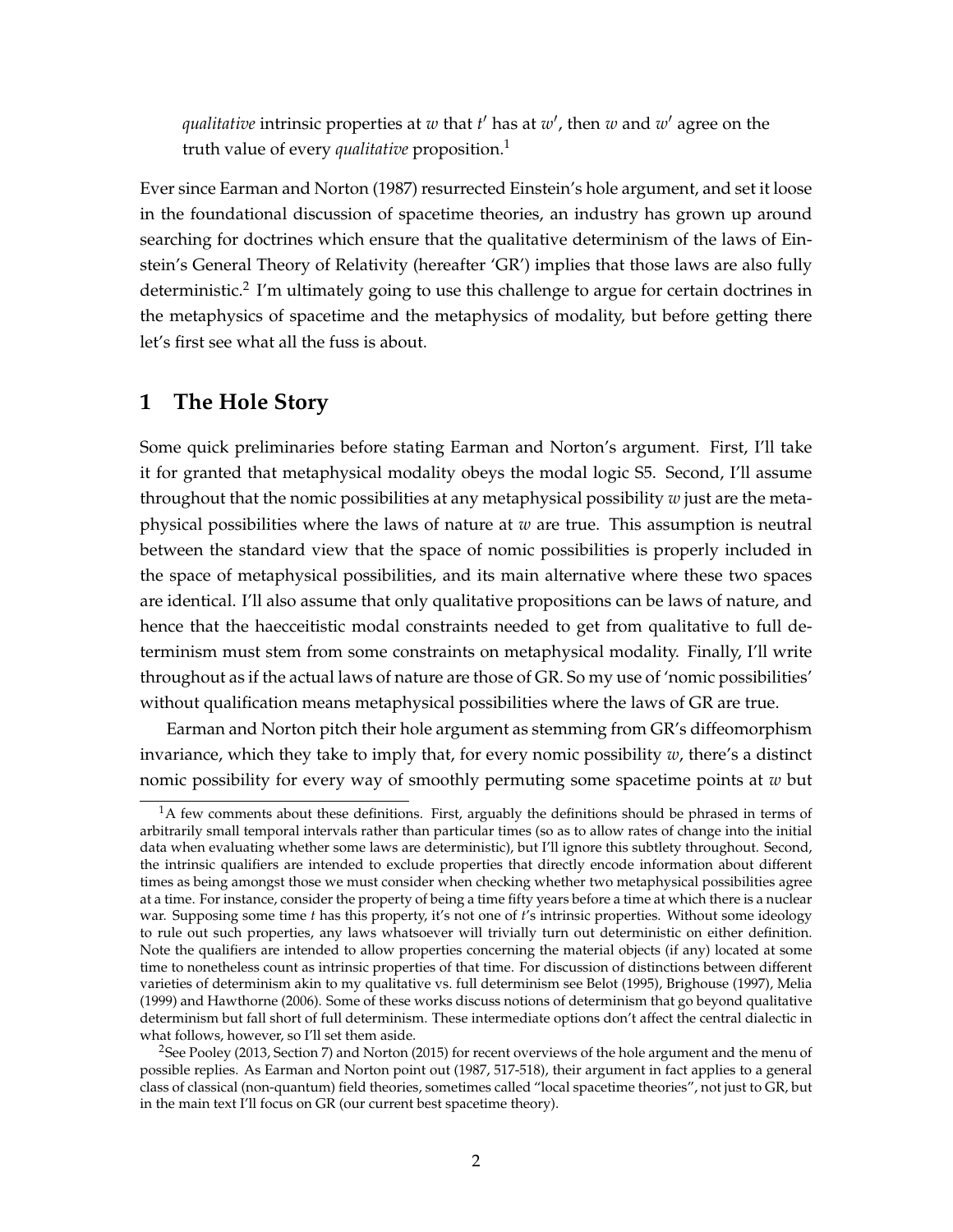leaving everything qualitatively unchanged. $3$  Earman and Norton then invite us to consider two such nomic possibilities, yet where the second is generated from the first by smoothly permuting the spacetime points only within some subregion of spacetime (the "hole") that lies to the future of some time (Cauchy surface). $4$  They then point out that such possibilities are a counterexample to GR's full determinism: the possibilities agree on all propositions up to some time, but then go on to disagree over the non-qualitative question of which of some fixed class of spacetime points (those inside the hole) play which qualitative roles. Earman and Norton took spacetime substantivalism to be the crucial doctrine that forces commitment to such merely haecceitistically different possibilities, and also took this armchair demonstration that GR isn't fully deterministic to be problematic, and so pitched their hole argument as supporting some sort of relationism about spacetime in the context of GR. Given the familiar difficulties that plague attempts to develop an adequate relationist view (see [Earman](#page-30-4) [\(1989\)](#page-30-4)), instead the predominant reaction has been to seek a substantivalist metaphysics of spacetime that addresses the argument.

One immediate reaction you might have is simply to grant the argument, yet contend that substantivalists needn't worry about the merely non-qualitative failures of full determinism that the argument brings out. Indeed some argue that any reasons to want our theories to be deterministic support only qualitative determinism (e.g., [Brighouse](#page-30-2) [\(1997\)](#page-30-2)), and all parties in the debate grant GR's qualitative determinism.

Earman and Norton's response here is that even if you don't regard full determinism as an important feature for physical theories to have, you should nonetheless be concerned that the hole argument reveals failures of full determinism to be relatively trivial to conjure up; in Earman and Norton's own words, "a metaphysics which automatically decides in favour of indeterminism is [...] unacceptable. Determinism may fail, but if it fails it should fail for a reason of physics" [\(1987,](#page-30-0) 524) (see also [Earman](#page-30-4) [\(1989,](#page-30-4) 180-181)). There's some intuition here, but I've never been that moved by this reply. Whether some laws are fully deterministic depends on which objects there are, and what's metaphysically possible for these objects. These aren't the kinds of questions we should expect to read directly off of our best physics. Rather, they turn at least in part on issues in metaphysics, and hence apriori reflection could in principle incline us towards deeming some laws not fully deterministic.<sup>[5](#page-2-2)</sup>

<span id="page-2-0"></span> ${}^{3}$ In fact diffeomorphism invariance is a purely mathematical constraint on the solution space of a general relativistic theory, which on its own has no consequences for nomic modality. I further discuss this claim, as well as its implications for theorizing about spacetime theories in my [\(2019a\)](#page-32-0). Throughout I heed the morals of that paper by discussing the hole argument directly in modal terms, rather than instead focussing on solution spaces and their representational capacities. We'll see some fruits of this methodological shift throughout.

<span id="page-2-1"></span> $^{4}$ I'll follow standard practice in the literature and focus on the globally hyperbolic sector of GR (i.e. focus on spacetimes that admit a Cauchy surface), and assume that at possibilities where GR is true all and only Cauchy surfaces are times. However, we'll see in section [6](#page-16-0) that relaxing these restrictions arguably strengthens the case for my conclusions.

<span id="page-2-2"></span><sup>&</sup>lt;sup>5</sup>Indeed [Hawthorne](#page-30-3) [\(2006\)](#page-30-3) argues against full determinism (his "de re determinism") on purely apriori grounds having nothing to do with physics. His arguments turn on haecceitistic propositions about macroscopic material objects, which I won't discuss here.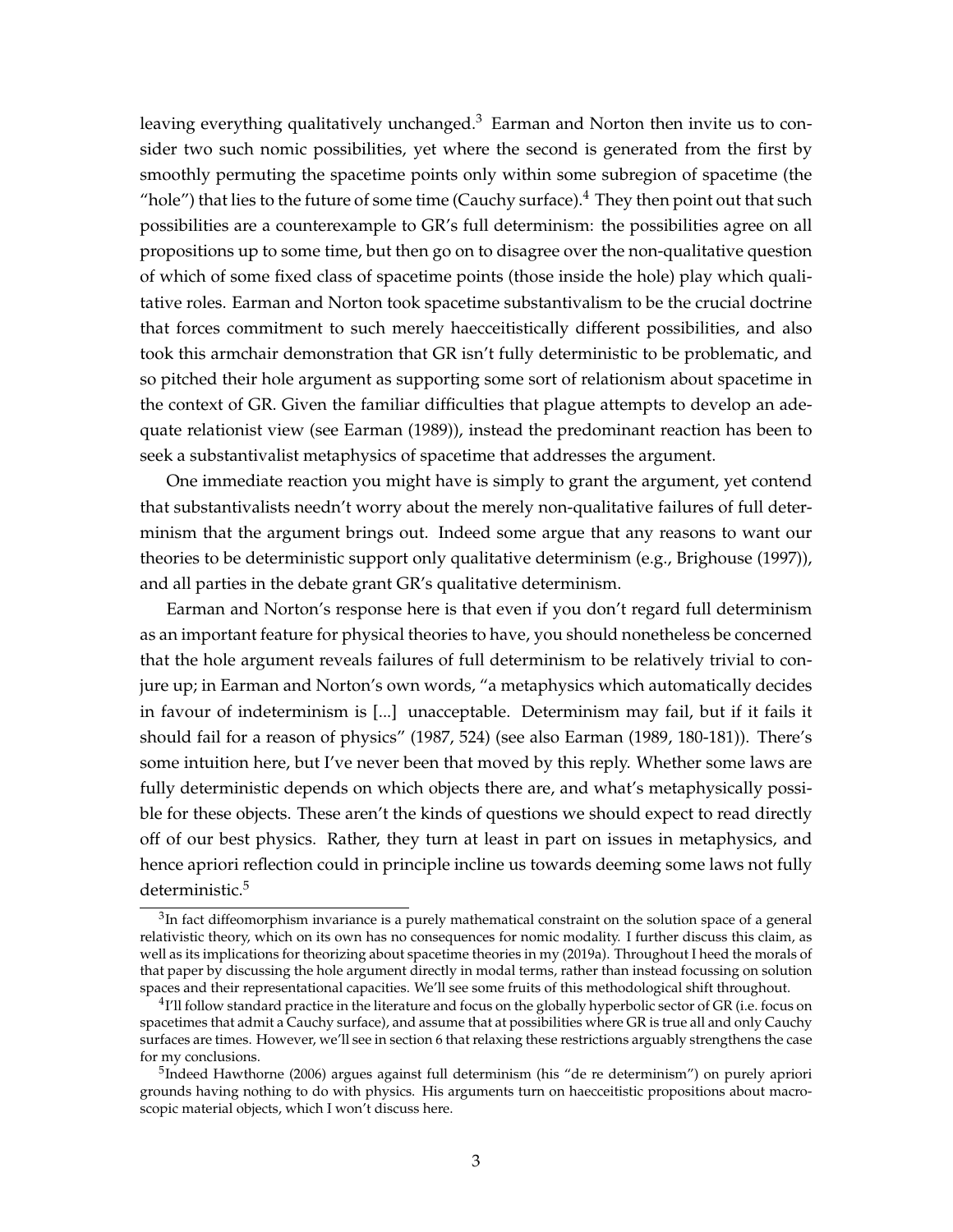So should substantivalists just call the argument sound and move on, on the grounds that qualitative determinism is the only sense of determinism that matters, and hence the purely haecceitistic failures of full determinism that the argument brings out aren't objectionable? I don't think so: anyone sympathetic to a certain popular position in the metaphysics of laws should arguably be invested in rescuing GR's full determinism. The position I have in mind is any non-Humean governing view, which regards our laws of nature as explaining in some metaphysically robust sense why our universe evolves in the way it does (e.g. the primitivist view defended by [Maudlin](#page-31-3) [\(2007\)](#page-31-3)). Proponents of such views, perhaps motivated in part by something like the PSR, should be reluctant to concede that our laws of nature are simply silent on a huge range of non-qualitative facts. It's hard to move past picture-thinking here without digressing into different ways of cashing out the governing metaphor. Still, I don't anticipate that any of the candidates for doing so will dispel the strong prima facie tension between conceding failures of GR's full determinism and regarding our laws as determining why our universe evolves in the way it does. Henceforth I'm going to take for granted that we have some reason to be invested in rescuing GR's full determinism, which is a presupposition of the vast majority of work on the hole argument.

Having put aside the concessive reply, the challenge is to find some doctrine in the metaphysics of modality or spacetime to ensure that GR's qualitative determinism implies its full determinism. Much ink has been spilled propounding and evaluating replies that take on this challenge (see footnote [2](#page-1-1) for some surveys). I'm wading into these murky waters here because in my view one prominent sort of such a reply—that appeals to a notion of essence combined with some claim about what's essential to a spacetime point or region (the most central example of which is Maudlin's [\(1988;](#page-31-4) [1990\)](#page-31-5) metric essentialism)—has yet to be adequately worked out. However, we'll see in the next section that it's easy to get into a frame of mind where some such essentialist reply must be correct. I'll ultimately argue that getting clear on what an essentialist doctrine about spacetime must look like in order to address the hole argument suggests that no reply to the argument that takes even the general form of an essentialist reply can succeed. This result will cause us to reconsider the motivations for such a reply, which will have important implications for contemporary metaphysics as well as future work on spacetime.

Here's the plan. I'll first argue that natural formulations of the essentialist reply, including all extant formulations, offer doctrines that simply fail to address the issues brought out by the hole argument (i.e. the doctrines don't ensure that GR's qualitative determinism implies its full determinism). As part of my argument, I'll show that threats to determinism of the sort brought out by the hole argument are more general than has heretofore been recognized. I'll then use these results to propose a novel essentialist doctrine about spacetime that successfully bridges GR's qualitative and full determinism, what I'll call sufficiency metric essentialism. However, I'll go on to argue that once we realize what an essentialist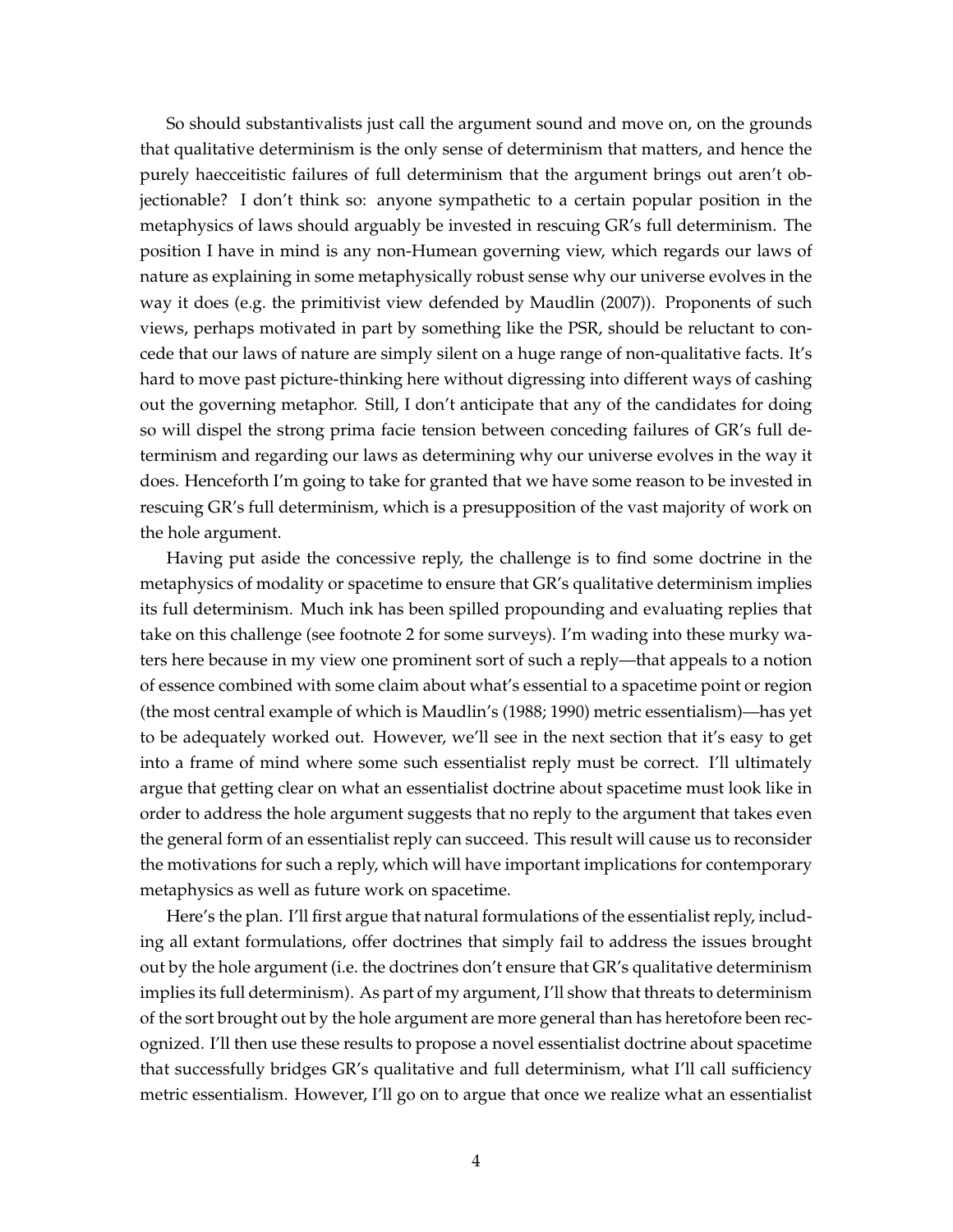doctrine about spacetime must look like in order to address the hole argument, we have reason to reject all such doctrines, because they can't fulfill their ambition of improving on standard modal replies to the argument (which I'll outline in a moment). I'll then close by suggesting some lessons for future work on spacetime and the metaphysics of physics more broadly, and also drawing some general morals for contemporary metaphysics, in particular about (i) whether essence can be used to articulate a precise structuralist doctrine, and (ii) the relationship between essence and modality. I should also flag that the conclusions I'll reach about the correct form and relative merits of the essentialist reply carry over to several other analogous debates where local gauge symmetries pose a threat to full determinism (e.g. those that arise in foundational discussions of electromagnetism), but in what follows I'll discuss only GR and the hole argument. Moreover, as I'll explain in the conclusion, although I focus on essentialist replies, the issues I'll raise for such replies arise for any attempt to address the hole argument by appealing to some hyperintensional resources while still countenancing objects (in particular, spacetime points).

Before we get going, in the next section I'll sketch the main replies to the argument and some worries for them. Doing so will convey why anyone not inclined to just grant the failure of full determinism from the get-go should be invested in seeking an essentialist doctrine about spacetime that can address the hole argument (bridge GR's qualitative and full determinism). Again, I'll ultimately argue that no such view can succeed, so we'll have cause to revisit some of these worries later on.

## <span id="page-4-0"></span>**2 Motivating Essentialist Doctrines About Spacetime**

Let's first get some of the modal doctrines relevant to the hole argument on the table:

**Anti-Haecceitism:** No metaphysical possibilities differ without differing qualitatively.

**GR-Anti-Haecceitism:** No metaphysical possibilities where the laws of GR are true differ without differing qualitatively.

**SP-Anti-Haecceitism:** No metaphysical possibilities differ either over which spacetime points there are, or over which spacetime points instantiate which spatiotemporal properties and relations, without also differing over the qualitative structure of spacetime.

It's straightforward to see that GR-anti-haecceitism (and hence anti-haecceitism itself, which is strictly stronger) ensures that GR's qualitative determinism implies its full determinism. Both doctrines rule out there being metaphysical possibilities where the laws of GR are true that differ merely haecceitistically. As a result, both doctrines ensure that there can't be purely haecceitistic failures of GR's full determinism, and hence that GR can fail to be fully deterministic only if it fails to be qualitatively deterministic as well, which is exactly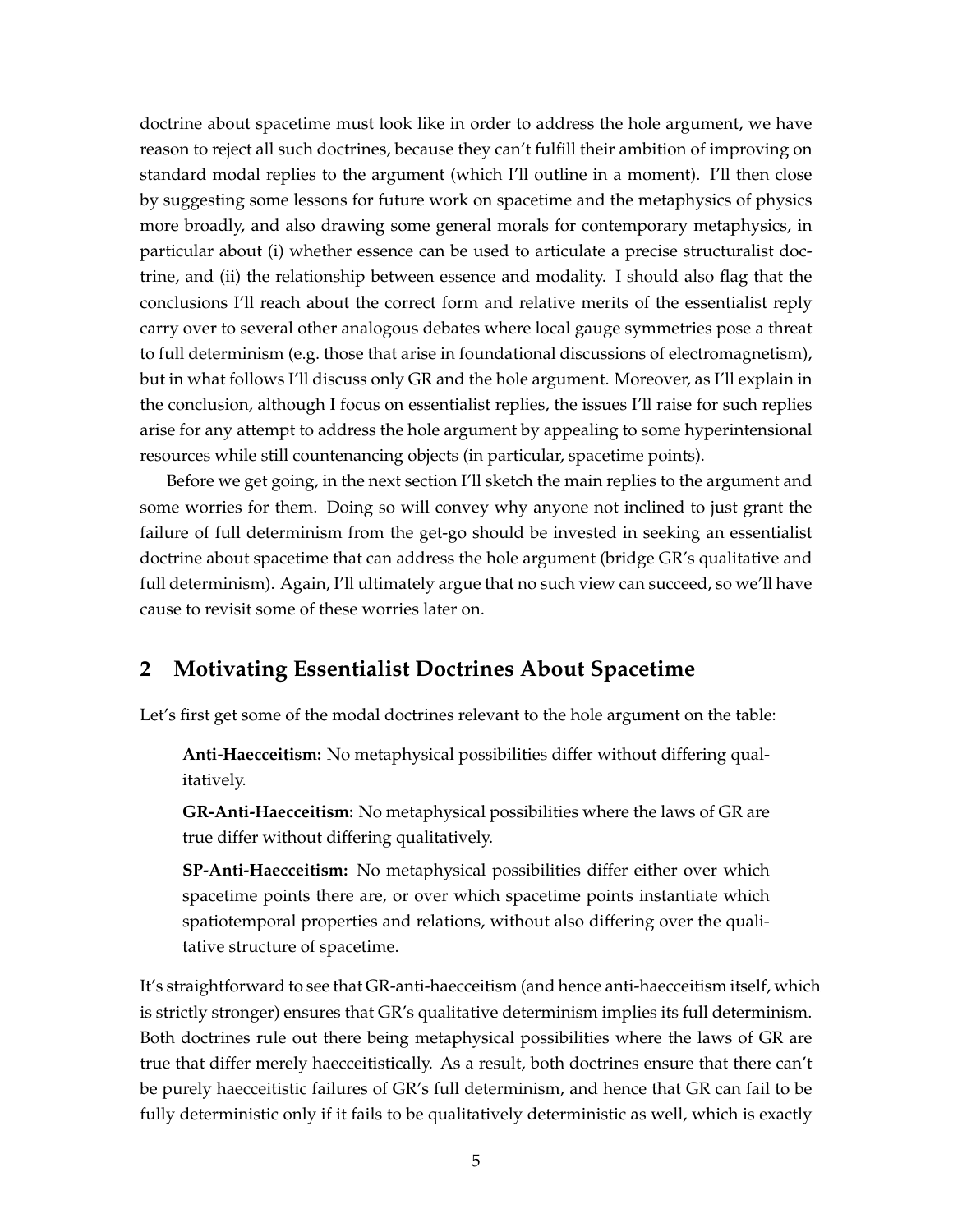the result those responding to the hole argument were after. Because we're focussing on GR, I'll discuss GR-anti-haecceitism instead of anti-haecceitism itself. Doing so allows me to stay neutral on whether there are independent reasons to reject anti-haecceitism (e.g. stemming from metaphysical possibilities with classical spacetimes that differ merely over uniform spatial translations). I'll also assume that SP-anti-haecceitism implies GR-antihaecceitism, which follows given the assumption that metaphysical possibilities where the laws of GR are true can differ merely haecceitistically only if they differ either over which spacetime points there are or over which spacetime points instantiate which spatiotemporal properties and relations. This latter assumption is common throughout the literature on the hole argument (albeit often only implicit)—where the concern is to address only spacetime-centric haecceitistic threats to full determinism—and explains the focus on metaphysical doctrines that purport to secure SP-anti-haecceitism.<sup>[6](#page-5-0)</sup>

Many replies to the argument end up securing at least one of these three varieties of anti-haecceitism, but they differ over whether they try to further explain the modal doctrine in independent terms, and if so how. Perhaps the most popular reply to the argument in the literature is to simply supplement substantivalism with at least one of these varieties of anti-haecceitism, and remain silent about whether there's any further explanation of why this constraint on metaphysical modality obtains.<sup>[7](#page-5-1)</sup> We just saw that any of those three anti-haecceitist doctrines suffices to bridge the gap between GR's qualitative and full determinism, and hence address the hole argument.

However, many will want to go further than simply laying down some variety of antihaecceitism and calling it a day: such a strong constraint on metaphysical modality seems mysterious, and the sort of thing that cries out for further explanation.<sup>[8](#page-5-2)</sup> Indeed, a prominent trend in recent metaphysics is a suspicion of theorizing directly in terms of modality, and a shift towards formulating theses in allegedly hyperintensional terms and trying to explain modal claims in terms of these; as Schaffer puts it, "modal correlation is at best

<span id="page-5-0"></span> $6$ The assumption brackets the tricky issue of whether GR vindicates a supersubstantivalist metaphysics; in particular, the assumption takes for granted that there aren't objects other than spacetime points (such as material objects like particles) at any metaphysical possibilities where the laws of GR are true.

<span id="page-5-1"></span> ${}^{7}$ For some examples see [Brighouse](#page-30-5) [\(1994\)](#page-30-5), [Hoefer](#page-30-6) [\(1996\)](#page-30-6) and [Pooley](#page-31-6) [\(2006\)](#page-31-6). [Field](#page-30-7) [\(1984\)](#page-30-7) adopts antihaecceitism when responding to classical Leibniz shift arguments, and so would likely use the doctrine to address the hole argument as well. Note that what often gets called "sophisticated substantivalism" is the combination of spacetime substantivalism with any view that implies anti-haecceitism, irrespective of whether the modal constraint is explained in independent terms.

<span id="page-5-2"></span> ${}^{8}$ Here's one way to drive this home. (I'll direct the worry at SP-anti-haecceitism, but an analogous worry applies to the other anti-haecceitist doctrines.) SP-anti-haecceitism by itself—in particular, the doctrine without the addition of some extremely strong necessary modal condition on what spacetime points must be like if they're to be spacetime points—is committed to seemingly brute facts about which particular qualitative roles spacetime points can play across metaphysical possibilities. This is true because SP-anti-haecceitism implies that each complete qualitative geometric structure can have only one possible non-qualitative realization, yet the lack of an extremely strong necessary modal condition ensures that it's not the case that any distinct complete qualitative geometric structures are realized by disjoint classes of spacetime points. We'll see in section [6](#page-16-0) that accepting some extremely strong necessary modal condition on spacetime points is independently problematic. So those moved by this worry from avoiding seemingly brute facts should reject SP-anti-haecceitism, which leaves open a picture where any spacetime points could've played any qualitative roles.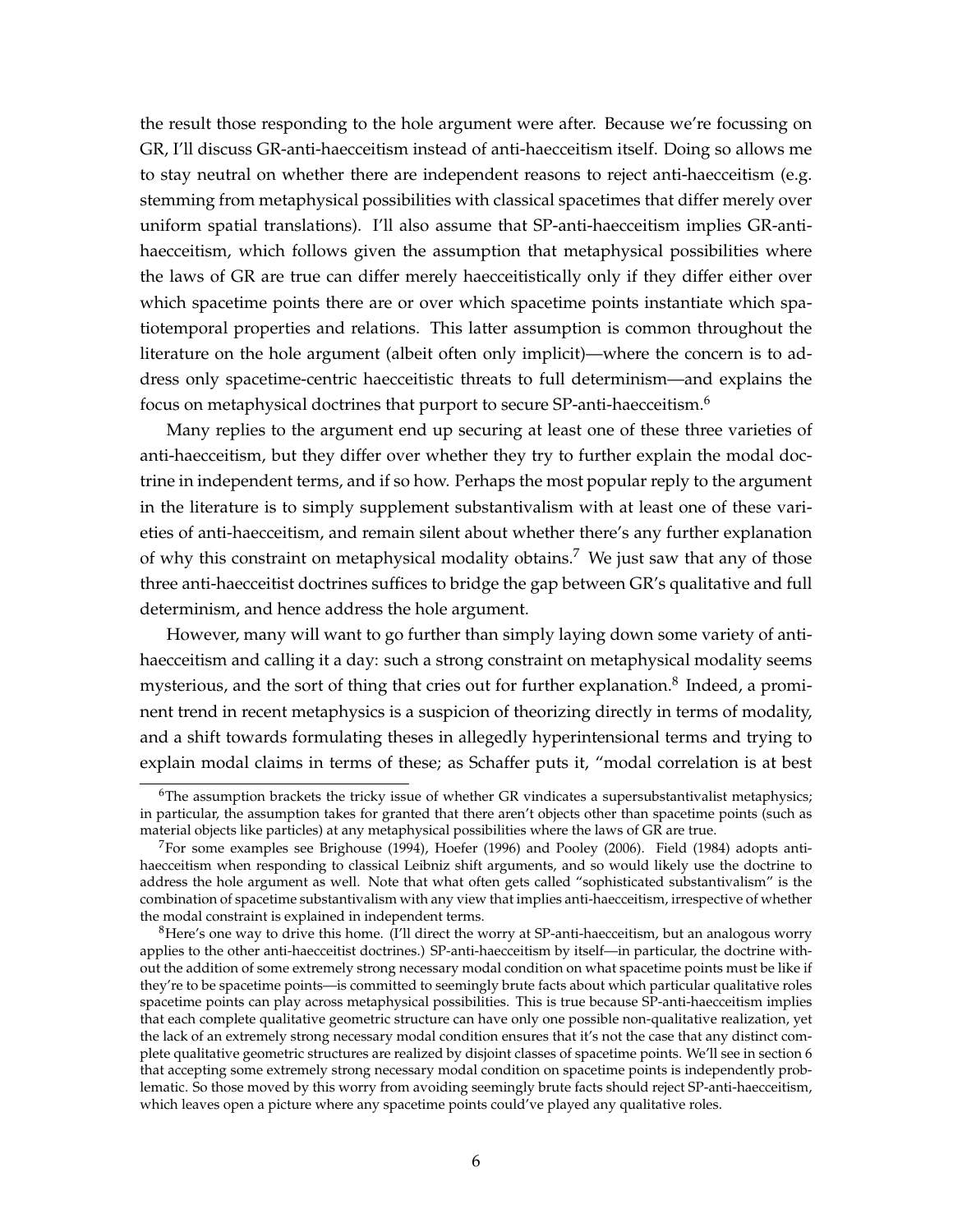a symptom" [\(2009,](#page-31-7) 364). One stark instance of this trend is the shift away from supervenience and towards grounding as the relevant ideology for stating doctrines like physicalism, though numerous other examples of the trend could be given. $9$  The trend also goes hand in hand with rejecting the doctrine that modal facts are fundamental, and instead claiming that modal facts obtain in virtue of some more fundamental facts (e.g. facts about essence). Perhaps the thought here is that grounding modal facts in other terms leaves us with fewer mysterious facts (however we'll see reason to doubt this inference in the conclusion). Anyone sympathetic to this recent revolt against modality has reason to try to further explain the modal constraints needed to bridge the gap between GR's qualitative and full determinism. Moreover, essentialist replies—which purport to explain the requisite modal constraints in terms of essentialist ones—are the most promising option to try here: we'll soon see that the most popular and well worked-out attempt to explain modal theses in hyperintensional terms appeals to essence, following [Fine](#page-30-8) [\(1994\)](#page-30-8). So the desire to further explain the modal constraints from the hole argument provides ample motivation to adopt an essentialist reply.

The main alternative to an essentialist reply for those hoping to further explain the requisite modal constraints is some form of "structuralism" about spacetime, defended by "ontic structural realists". What does this doctrine say? Good question: it's hard to find a doctrine about spacetime that hasn't at some point been championed under the banner of structuralism. Even essentialist replies can be found amidst the numerous things structuralists say when expounding their views, and at times structuralism just amounts to some variety of anti-haecceitism.<sup>[10](#page-6-1)</sup> To my mind, the best option currently on offer for an intelligible and distinctive structuralist view is a holistic and purely qualitative extension of the traditional bundle theory (sketched by [Van Cleve](#page-32-1) [\(1985\)](#page-32-1) and defended at most length by Dasgupta [\(2009;](#page-30-9) [2011;](#page-30-10) [2017\)](#page-30-11) under the heading of "algebraic generalism"). Roughly, on this view the fundamental description of the world describes the pattern of which qualitative fundamental properties and relations are compresent with which others. However, this view is still very much under development. First off, how to even understand talk of objects and haecceitistic facts in this setting is an open question (see [Russell](#page-31-8) [\(2016\)](#page-31-8) for

<span id="page-6-0"></span><sup>&</sup>lt;sup>9</sup>For some explicit expressions of suspicion about the usefulness of theorizing directly in terms of modality see [Arntzenius](#page-30-12) [\(2012,](#page-30-12) 1-2) and [Sider](#page-31-9) [\(2011,](#page-31-9) ch.12). For discussion of this trend in the context of the hole argument see [Dasgupta](#page-30-10) [\(2011\)](#page-30-10), who uses it to motivate trying to further explain SP-anti-haecceitism via a qualitativist doctrine, sketched below in the main text. For notable push-back against this shift away from theorizing directly in terms of modality see Williamson [\(2013;](#page-32-2) [2016\)](#page-32-3).

<span id="page-6-1"></span> $10$ The literature on ontic structural realism is vast. See [Ladyman](#page-31-11) [\(2014\)](#page-31-10) for a general overview and Ladyman [& Ross](#page-31-11) [\(2007\)](#page-31-11) for a book-length defense. For skepticism about whether there's a precise and intelligible view in the vicinity that doesn't collapse into some familiar alternative see [Pooley](#page-31-6) [\(2006\)](#page-31-6), [Dorr](#page-30-13) [\(2010\)](#page-30-13), and [Greaves](#page-30-14) [\(2011\)](#page-30-14). (These works will also give you a sense of the numerous inequivalent views that often get lumped together in discussions of structuralism.) [Schaffer](#page-31-12) [\(2010a,](#page-31-12) 365) explicitly proposes an essentialist thesis under the heading of structuralism though there he's neutral on whether essence can be understood in terms of modality; see also [Lowe](#page-31-13) [\(2012,](#page-31-13) 231). An essentialist thesis is also one clear doctrine to extract from the "moderate ontic structural realism" of Lam and Esfeld (indeed they sometimes explicitly state their doctrine in terms of essence, see for example their [\(2012,](#page-31-14) 247)).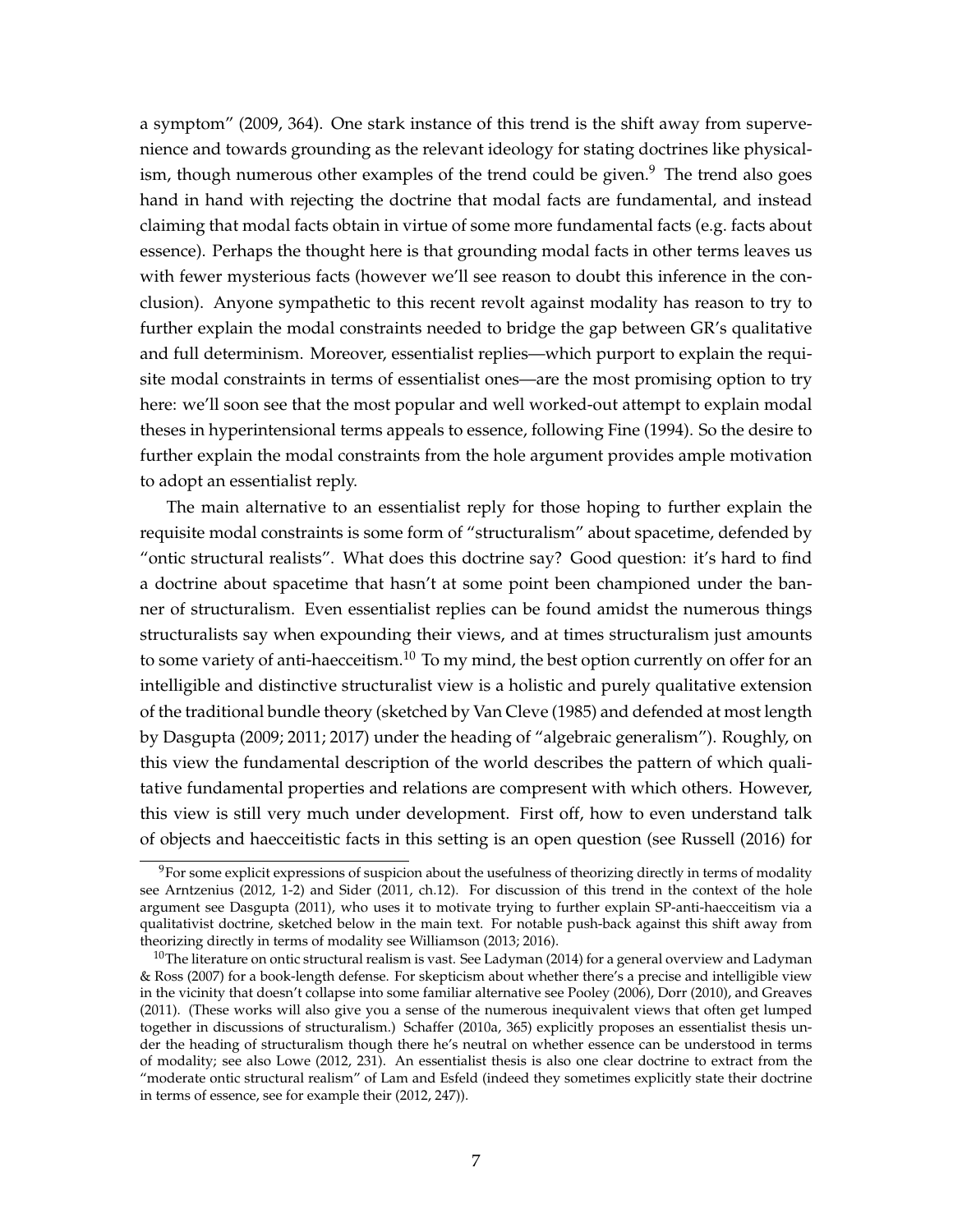a noble recent attempt to explore some options here). Yet without such an account we can't even begin to assess whether the view implies some variety of anti-haecceitism, or more generally bridges the gap between GR's qualitative and full determinism (because to do so we need to know the truth conditions in this object-free setting of putatively nonqualitative propositions which purport to be about particular objects). Second, there's a case to be made that the view hasn't in fact freed itself of a commitment to objects (see [Turner](#page-32-4) [\(2017\)](#page-32-4)). Neither of these worries poses a decisive objection to the view, but they show that it remains to be seen whether there's a coherent and defensible vision of spacetime in the vicinity of structuralist slogans that's distinct from the other options.

Later on I'll suggest that the essentialist metaphysics of spacetime I arrive at should be of interest to structuralists searching for a precise conception of spacetime that vindicates some of their slogans. Though, as mentioned above, I'll ultimately argue that the view doesn't improve on the familiar modal replies that simply lay down some variety of antihaecceitism and say nothing else. Indeed, I'll suggest in the conclusion that reflecting on what an essentialist doctrine must look like in order to address the hole argument gives us reason to reconsider whether we must further explain the relevant modal constraints, and even to reconsider aspects of the recent revolt against modality in contemporary metaphysics.

#### **3 Metric Essentialism**

Let's now see exactly what an essentialist doctrine that purports to address the hole argument might look like. The most prominent such reply is Maudlin's metric essentialism, which is standardly stated as the doctrine that a spacetime point's metric relations are essential to it. It's easy to see why one might think that such a view could help with the hole argument. Given some nomic possibility, the view predicts that we can't generate another nomic possibility by freely permuting which spacetime points instantiate which properties and relations: any such permutation requires changing some points' spatiotemporal properties and relations, which would conflict with the points' essential properties.

Unfortunately, metric essentialism hasn't been made more precise than the informal statement just given. As a result, we're not yet able to even ask whether the view vindicates the precise modal constraint stemming from the hole argument (bridging GR's qualitative and full determinism). In this section I'll try to make the metric essentialist's vision more precise, and show that there are two importantly different essentialist doctrines one might take metric essentialism to amount to.

#### <span id="page-7-0"></span>**3.1 Some Essential Preliminaries**

We first need to spell out three preliminaries about the notion of essence and how it relates to metaphysical modality.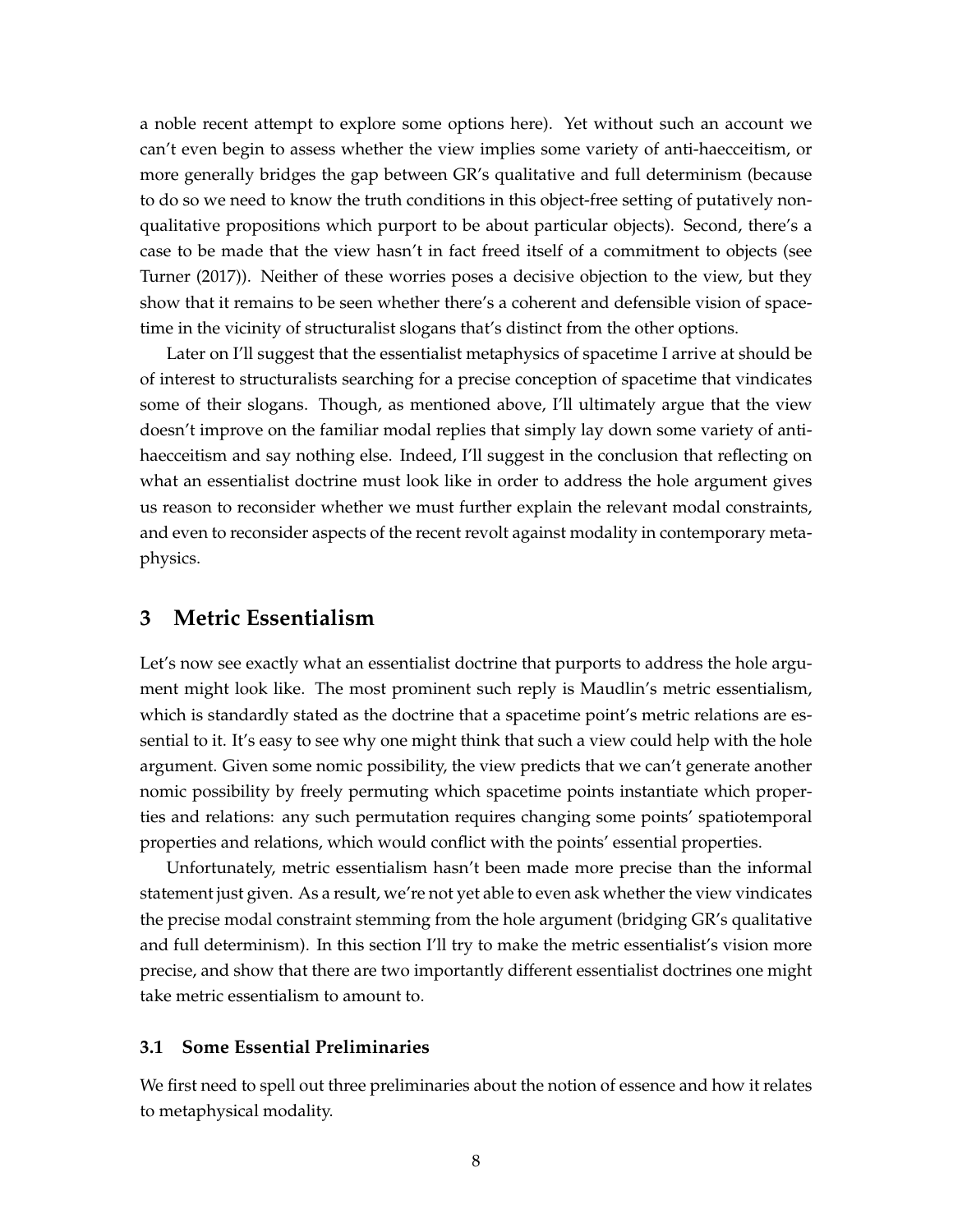First, there's a long tradition of reducing essence to modality, for instance claiming that a property is essential to some object or plurality of objects in virtue of it being metaphysically necessary that the object or plurality of objects has the property. (I'll use 'reduces to', 'holds in virtue of', and 'is grounded in' interchangeably throughout.) This view is widely held to have been refuted by Fine's [\(1994\)](#page-30-8) influential counterexamples. The most famous one involves Socrates and his singleton set. Given standard assumptions in modal set theory, necessarily if Socrates exists then he's contained in his singleton. Yet many have a strong judgment that, assuming both Socrates and his singleton exist, it's essential to singleton-Socrates to contain Socrates yet *not* essential to Socrates to be contained in his singleton, and moreover that only the former essentialist truth explains why necessarily if Socrates exists then he's contained in his singleton. Taking these essentialist judgments at face-value gives a straightforward counterexample to the standard modal account of essence. For the purposes of developing the best version of the essentialist response, I'll take on the now standard view that the notion of essence isn't to be cashed out in modal terms, and that we nevertheless have sufficient pre-theoretical handle on the notion to render our discussion tractable, despite viewing these as open issues (see my [\(2019b\)](#page-32-5) for some reservations).

Second, we're going to want to link essence to modality, and the arguments of modal operators are sentences not predicates. So throughout we'll adopt the now standard practice of saying that propositions rather than properties are essential to objects. It's not hard to translate the more traditional way of regimenting essence into these terms: that some property *F* is essential to some object *o* can be interpreted as the claim that the proposition that *o* is *F* is essential to *o*.

Finally, the metric essentialist will need some link between essence and metaphysical modality, because she wants to use her essentialist doctrine to further explain why GR's qualitative determinism implies its full determinism. One option here would be to maintain that neither essence nor metaphysical modality is reducible to the other, yet hold that it's just a brute correlation that necessarily all propositions essential to some object or plurality of objects are also metaphysically necessary. A second option would be to explain why essence has implications for metaphysical modality via an underlying reductive doctrine, which reverses the standard order of priority by reducing metaphysical modality to essence. The canonical reduction of this sort is due to [Fine](#page-30-8) [\(1994\)](#page-30-8), which says that a proposition *p* is metaphysically necessary in virtue of there being some object or plurality of objects such that  $p$  is essential to that object or plurality of objects.<sup>[11](#page-8-0)</sup> I suspect that all proponents of metric essentialism will go for this second option—where they explain the relevance of their essentialist thesis to modal matters via Fine's reduction of modality to

<span id="page-8-0"></span> $11$ This formulation of the reduction is equivalent to Fine's own (a proposition is metaphysically necessary in virtue of being essential to the plurality of all objects whatsoever) given Fine's background theory of essence (in particular his monotonicity assumption). The formulation in the main text is more effective at giving a clear picture of how the reduction to essence works, so I'll stick with it throughout.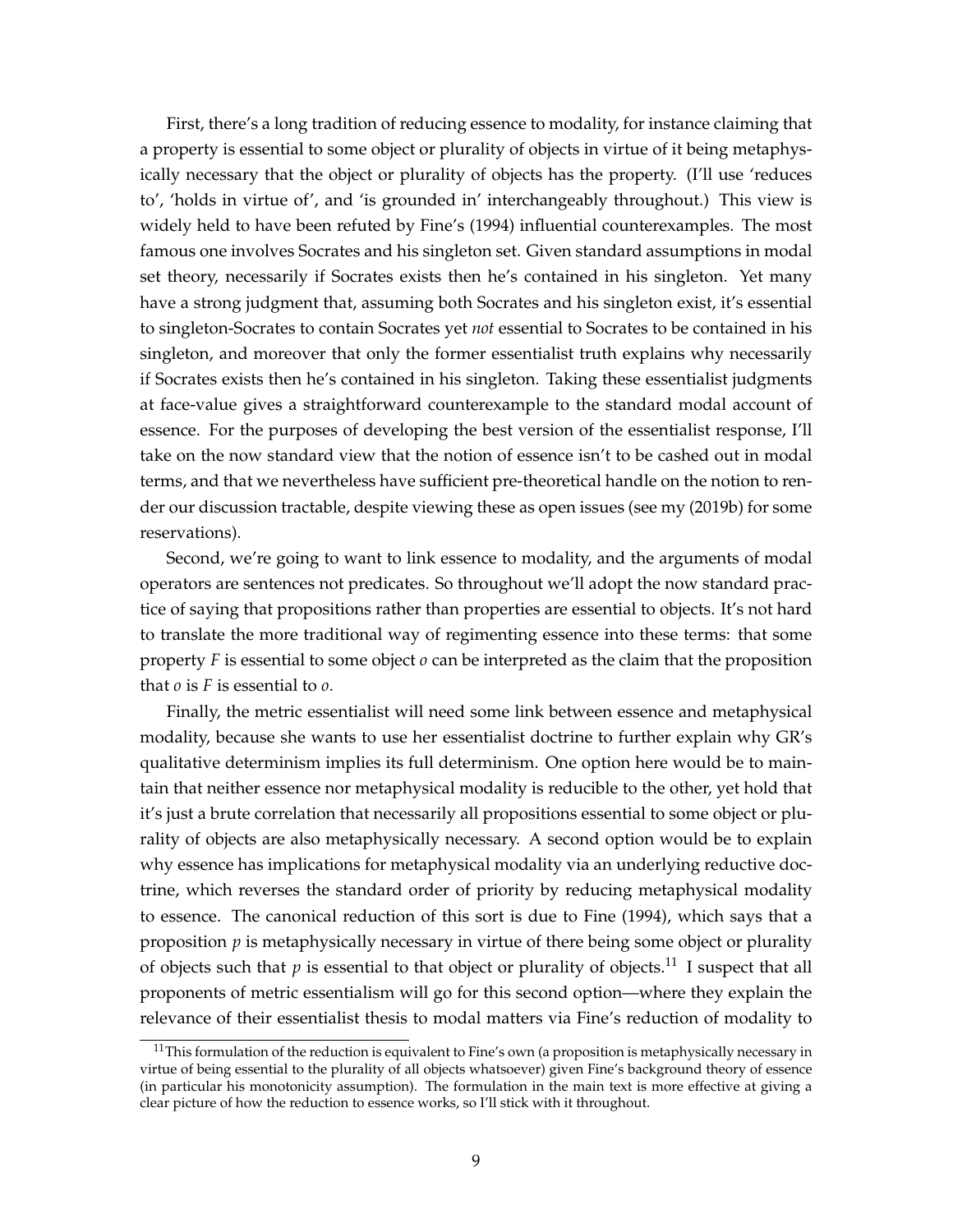essence. The first option is in tension with the kinds of considerations we saw above that would motivate proponents of essentialist replies to the hole argument to go beyond some variety of anti-haecceitism in the first place.

Now I'm well aware that the very mention of the notion of essence will have many philosophers of physics running for the hills, so I should emphasize that readers who reject the intelligibility of a notion of essence that's not reducible to metaphysical modality will still find much of interest in what follows, and may be sympathetic to the conclusions I ultimately reach about the merits of essentialist replies. Indeed such readers can take on many of the morals I'll draw by extracting the modal content of the various essentialist theses I'll consider (using Fine's reduction). For example, I'll argue that neither variety of metric essentialism we'll see in this section has the right modal implications to address the hole argument, and so my arguments apply equally well to those who regard essentialist theses as just colourful ways to express corresponding doctrines about metaphysical modality.<sup>[12](#page-9-0)</sup>

#### <span id="page-9-2"></span>**3.2 Qualitative and Non-Qualitative Metric Essentialism**

Let's turn to the two essentialist doctrines you might read into the metric essentialist's slogan that spacetime points stand in their metric relations essentially. One will be a purely qualitative version of the doctrine, whereas the other will build haecceitistic facts into a spacetime point's essence.

Call a proposition the *complete spacetime description* of some metaphysical possibility *w* iff it details the complete pattern of instantiation at *w* of the fundamental spatiotemporal properties and relations, and nothing else.<sup>[13](#page-9-1)</sup> Note these will be non-qualitative propositions, because they detail which particular spacetime points instantiate which fundamental spatiotemporal properties and relations; we'll see an example shortly. Given a complete spacetime description of some metaphysical possibility *w*, we can define, for any spacetime point *o* at *w*, the *complete spacetime description of w according to o*: the proposition that if *o* is a spacetime point then the complete spacetime description of *w* obtains.

For any metaphysical possibility *w*, and any spacetime point *o* at *w*, we now define *w*'s *complete qualitative spacetime description according to o*: the proposition that if *o* is a spacetime point then the complete *qualitative* pattern of instantiation at *w* of the fundamental spatiotemporal properties and relations obtains and *o* plays the qualitative geometric role in that structure that it in fact plays at *w*. Given a sentence expressing the complete spacetime description of some possibility according some spacetime point *o*, if we existentially

<span id="page-9-0"></span><sup>&</sup>lt;sup>12</sup>Indeed Maudlin's [\(1988;](#page-31-4) [1990\)](#page-31-5) discussions of metric essentialism—which appeared before Fine's influential arguments against modal analyses of essence—are neutral on whether essentialist theses are just shorthand for doctrines concerning metaphysical modality. Again, most of the points I'll make apply either way.

<span id="page-9-1"></span><sup>&</sup>lt;sup>13</sup>I'll write as if it's non-contingent which properties and relations are fundamental, though of course contingent which fundamental properties and relations are instantiated. Doing so simplifies the exposition here, but nothing I say is wedded to this view.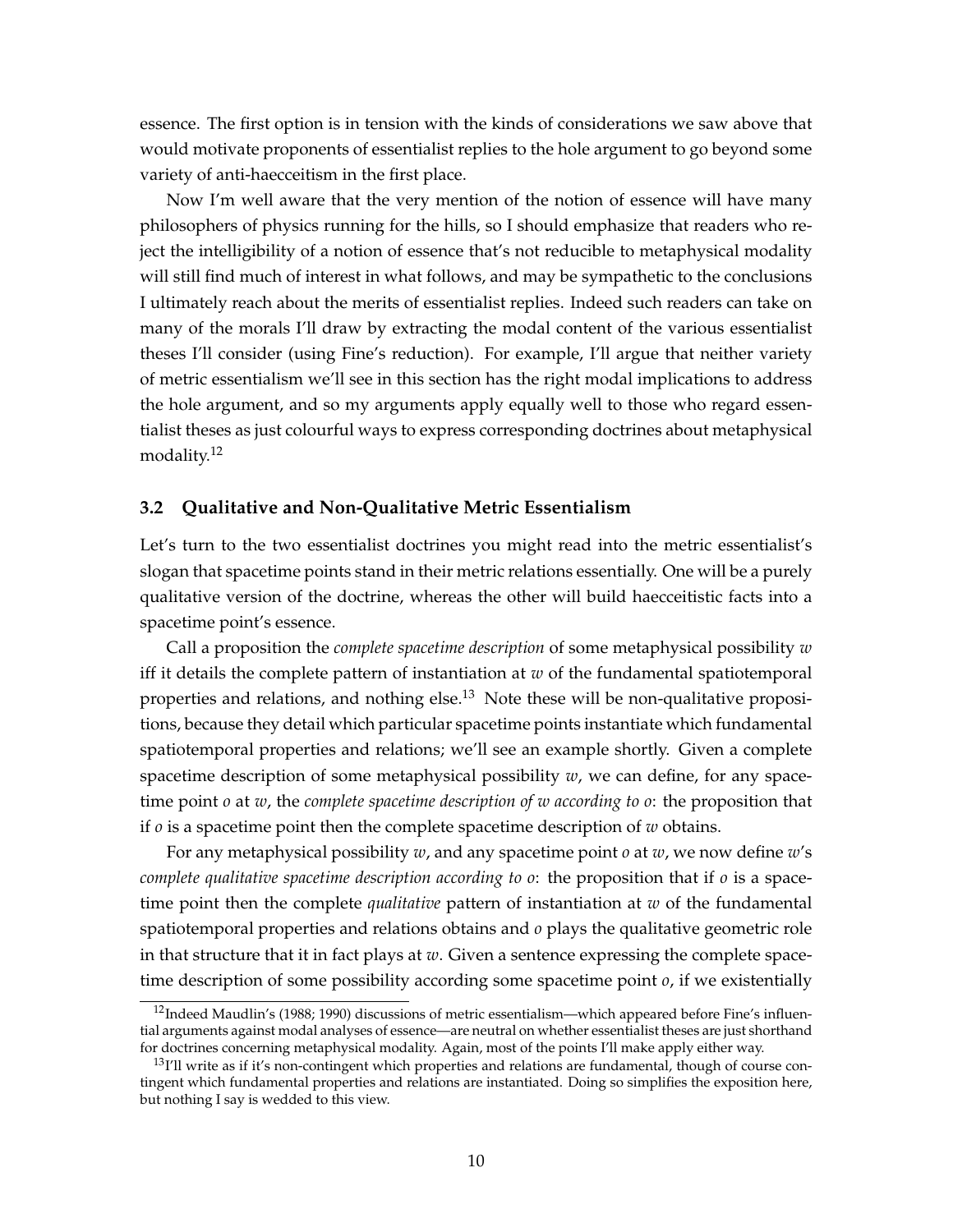generalize on every occurrence of a name for a spacetime point besides the name for *o*, the resulting quantified sentence expresses the complete qualitative spacetime description of that possibility according to *o*.

To give a toy example, suppose *w* contains three spacetime points *a*, *b*, and *c*. Let *R* be a two-place 'is adjacent to' relation. Suppose the fundamental spatiotemporal facts at *w* are *Rab*, *Rba*, *Rbc*, *Rcb*, ¬*Rac*, ¬*Rca*. Then the complete spacetime description of *w* according to *a* is the proposition that if *a* is a spacetime point then  $Rab \wedge Rba \wedge Rbc \wedge Rcb \wedge \neg Rac \wedge$ ¬*Rca*∧there are no spacetime points other than *a*, *b*, and *c*. And the complete qualitative spacetime description of *w* according to *a* is the proposition that if *a* is a spacetime point then ∃*x*∃*y*(*Rax* ∧ *Rxa* ∧ *Rxy* ∧ *Ryx* ∧ ¬*Ray* ∧ ¬*Rya*∧there are no spacetime points other than *a*, *x*, and *y*).

With these definitions in hand, we can state our two varieties of metric essentialism:

**Non-Qualitative Metric Essentialism:** For every metaphysical possibility *w*, and every spacetime point *o* at *w*, the complete spacetime description of *w* according to *o* is essential to *o*.

**Qualitative Metric Essentialism:** For every metaphysical possibility *w*, and every spacetime point *o* at *w*, the complete *qualitative* spacetime description of *w* according to *o* is essential to *o*.

Here are two precise doctrines one might have taken metric essentialism to amount to. I'll now argue that it's simply a mistake to take metric essentialism to address the hole argument: both the qualitative and non-qualitative understandings of the doctrine fail to deliver the right modal implications to bridge the gap between GR's qualitative determinism and its full determinism. Although both doctrines suffice to address Earman and Norton's original example, we'll see that the relevant threats to GR's full determinism are more general than has heretofore been recognized. In the next section, I'll argue that proponents of either form of metric essentialism must accept some nomic contingency in which spacetime points there are, which will open the door to my argument in the section after next that such contingency spells trouble for qualitative metric essentialism. I'll then turn to the problems with non-qualitative metric essentialism. These results will point the way towards what an essentialist doctrine about spacetime that in fact addresses the hole argument would have to look like, which we'll then see to nevertheless be problematic.

## <span id="page-10-0"></span>**4 The Spinozist Threat**

In this section, I'll argue that metric essentialists of either sort must reject the following doctrine:

**SP-Necessitism:** All metaphysical possibilities where the laws of GR are true agree about which spacetime points there are.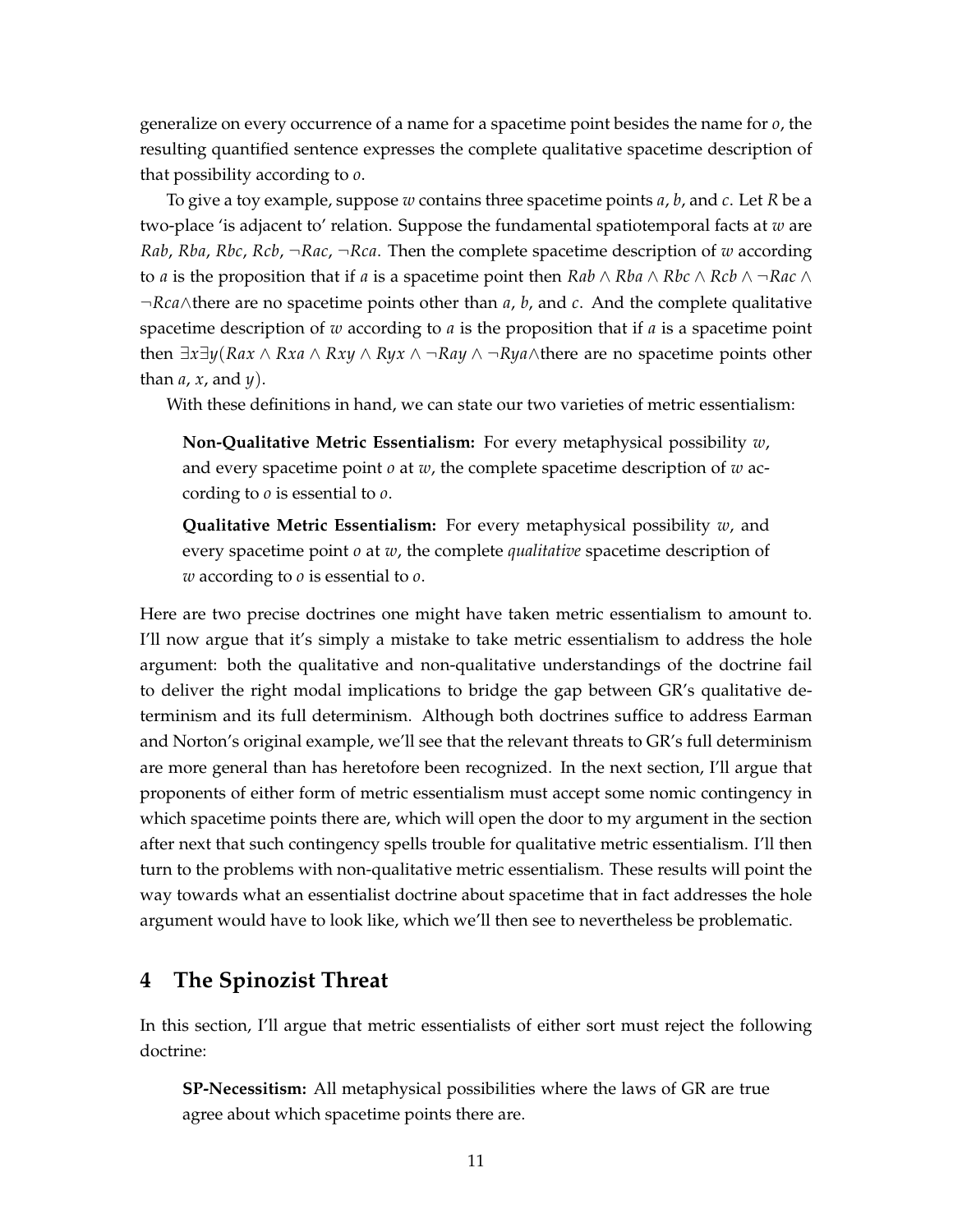We can see why by revisiting a standard objection to metric essentialism in the setting of GR, stemming from counterfactuals like 'if the sun had been more massive then the region of spacetime the sun actually occupies would have had higher curvature'.<sup>[14](#page-11-0)</sup> Counterfactuals of this sort seem like they should turn out true given GR (because of the Einstein equation correlating the stress-energy-momentum of matter with the curvature of spacetime). But, the objection runs, such counterfactuals turn out false if we embrace metric essentialism. (Recall from section [1](#page-1-2) that I'm writing throughout as if the actual laws of nature are those of GR to ease exposition.) To see the alleged reason for this, let '*R*' name the region of spacetime occupied by the sun (where I'll assume that regions are mereological fusions of spacetime points, and so can't change their parts). Then, given either form of metric essentialism, *R itself* couldn't have had higher curvature than it actually does: *R* could have higher curvature only if the metric relations of the points that compose *R* were to be different, but this isn't possible given either qualitative or non-qualitative metric essentialism. So because the truth of the problematic counterfactual requires that if the sun had been more massive then *the region it actually occupies* would have had higher curvature, the metric essentialist must concede that the counterfactual and others like it are false, because such counterfactuals conflict with her essentialist doctrine.<sup>[15](#page-11-1)</sup>

We can state an analogous problem directly in terms of nomic modality, which lets us side-step delicate issues about the semantics of counterfactuals. The reasoning above straightforwardly generalizes to show that if we assume SP-necessitism and either qualitative or non-qualitative metric essentialism then every true proposition detailing the pattern of instantiation of metric relations is nomically necessary (where, as mentioned in section [1,](#page-1-2) my unqualified uses of 'nomically necessary' express truth at every metaphysical possibility where the laws of GR are true). As a result, given the Einstein equation, every true proposition whose truth value can't change without varying the value of the stress-energymomentum tensor at some point in spacetime will turn out nomically necessary. This isn't quite the Spinozist result that all true propositions are nomically necessary, but it's close: most non-trivial true propositions about the physical world will turn out nomically necessary. For instance, the result implies that, holding fixed the laws of nature, the sun couldn't have been more massive than it actually is, I couldn't have blinked one millisecond before I actually blinked, and so on.

Once metric essentialists of either sort reject SP-necessitism, and hence allow that which

<span id="page-11-0"></span><sup>14</sup>For discussion see Maudlin [\(1988,](#page-31-4) 88) and [\(1990,](#page-31-5) 550-551), and also [Earman](#page-30-4) [\(1989,](#page-30-4) 201-202) and [Brighouse](#page-30-5) [\(1994,](#page-30-5) 119-120).

<span id="page-11-1"></span> $15$  Here's a bit more detail on why this is true. The Einstein equation of GR correlates the stress-energymomentum tensor (defined from whatever matter fields there are) with the Einstein tensor. This latter tensor is defined from the Riemann curvature tensor and the metric. In principle you could have a manifold with a connection besides the Levi-Civita connection (the unique metric-compatible and torsion-free connection definable from the metric). However, it's standard to restrict attention to models of GR that don't contain a redundant non-metric-compatible connection, in which case the Riemann tensor itself is definable from the metric, and hence the metric alone fixes the Einstein tensor. The result is that changes to the stress-energymomentum tensor, and hence the Einstein tensor, will always engender changes to the metric.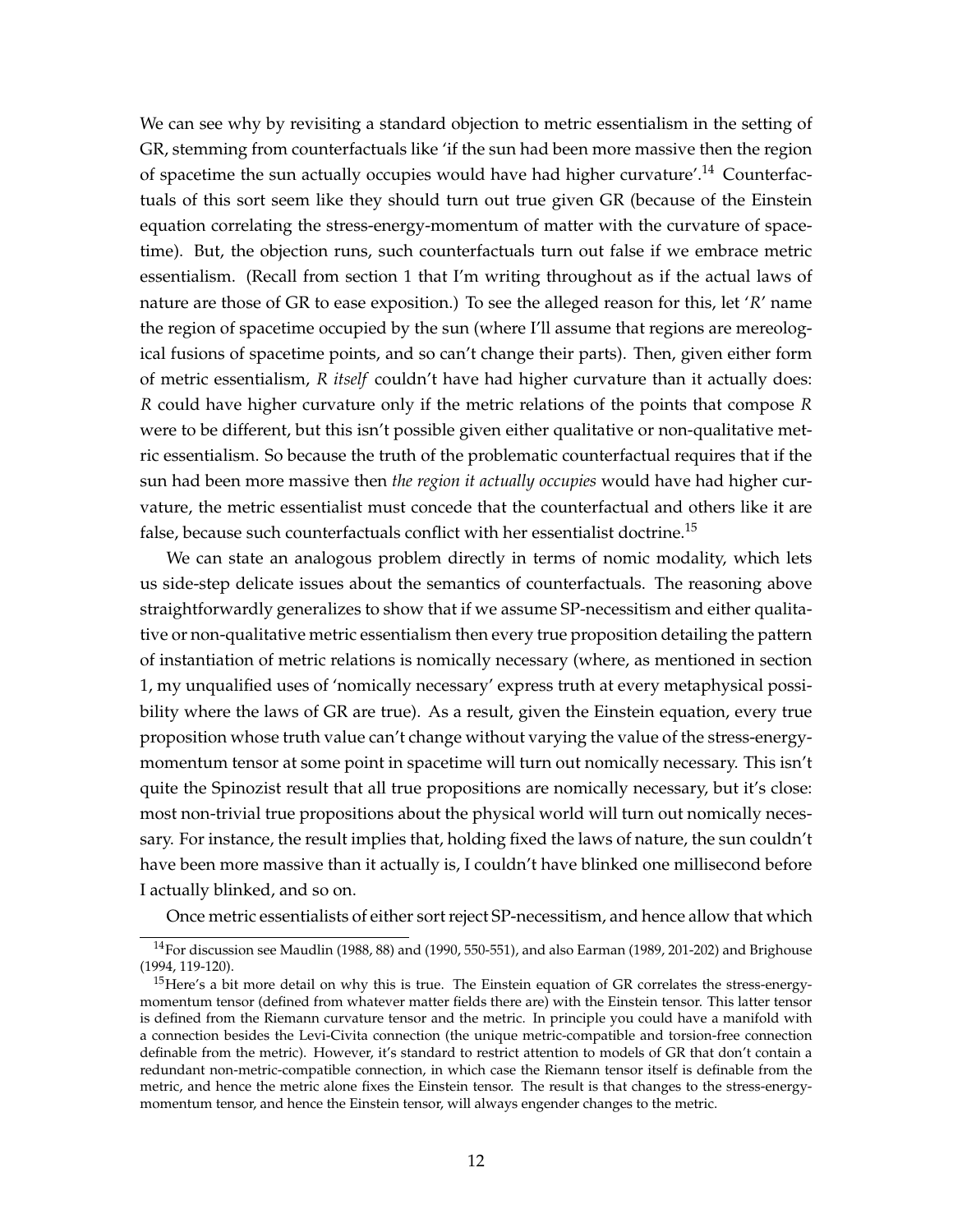spacetime points there are varies across nomic possibilities, they have the resources to answer these objections. True, both varieties of metric essentialism will still rule out the counterfactual above that imposes a constraint on *R* (the region the sun actually occupies). However, either doctrine minus SP-necessitism can vindicate the truth of nearby counterfactuals like 'if the sun had been more massive then it would have occupied a region with higher curvature than the region it actually occupies'. Counterfactuals of this sort impose only a qualitative constraint on what spacetime must be like if the sun had been more massive, and so can be made true by nomic possibilities where the sun occupies a region composed of points that are distinct from the points that compose *R* (and hence some region other than *R*). Metric essentialists of either sort can then say that our judgments about which counterfactuals must turn out true given the truth of GR are sufficiently vindicated by counterfactuals which impose only qualitative constraints on how the metric relations of spacetime must change in response to changes in matter. A similar reply dispels the threat of Spinozism: I could have blinked one millisecond before I actually blinked without the laws of GR becoming false, just if I were to have done so I would have occupied a numerically distinct region from the one I actually occupy (because this region must have a different value of the stress-energy-momentum tensor and hence instantiate different metric relations). We see, then, that provided metric essentialists reject SP-necessitism, they can vindicate enough of our pre-theoretical modal judgments about spacetime to allay worries stemming from this front.<sup>[16](#page-12-0)</sup>

# **5 A Revised Hole Argument**

We just saw that metric essentialists of either sort must reject SP-necessitism, and so embrace some nomic contingency in which spacetime points there are. I'll now argue that allowing for such nomic contingency poses a problem for qualitative metric essentialism. I'll turn to the problems with non-qualitative metric essentialism in the next section.

Recall that Earman and Norton's hole argument brings out a failure of GR's full determinism using qualitatively identical nomic possibilities that agree about which spacetime points there are, but differ over which of those points play which qualitative geometric roles after some time. Qualitative metric essentialism blocks this argument by tying points to their qualitative geometric roles via an essentialist constraint, which combined with the reduction of modality to essence we saw above ensures that there can't be distinct nomic

<span id="page-12-0"></span> $16I$  should flag that SP-necessitism is independent of Williamson's [\(2013\)](#page-32-2) doctrine of necessitism itself—the doctrine that necessarily everything is necessarily something, or more colloquially that necessarily everything necessarily exists. So metric essentialists can reject SP-necessitism yet nevertheless embrace necessitism should they be so inclined. This is relevant because I've argued in my [\(2019b\)](#page-32-5) that Fine's reduction of modality to essence can succeed only if it's paired with necessitism (given also the assumption above that metaphysical modality obeys the modal logic S5). Thus insofar as metric essentialists must countenance Fine's reduction (as I suggested above), they must arguably embrace necessitism as well. In the main text I always speak of what a spacetime point must be like "if it's a spacetime point", rather than "if it exists", precisely to remain neutral on the issue of necessitism.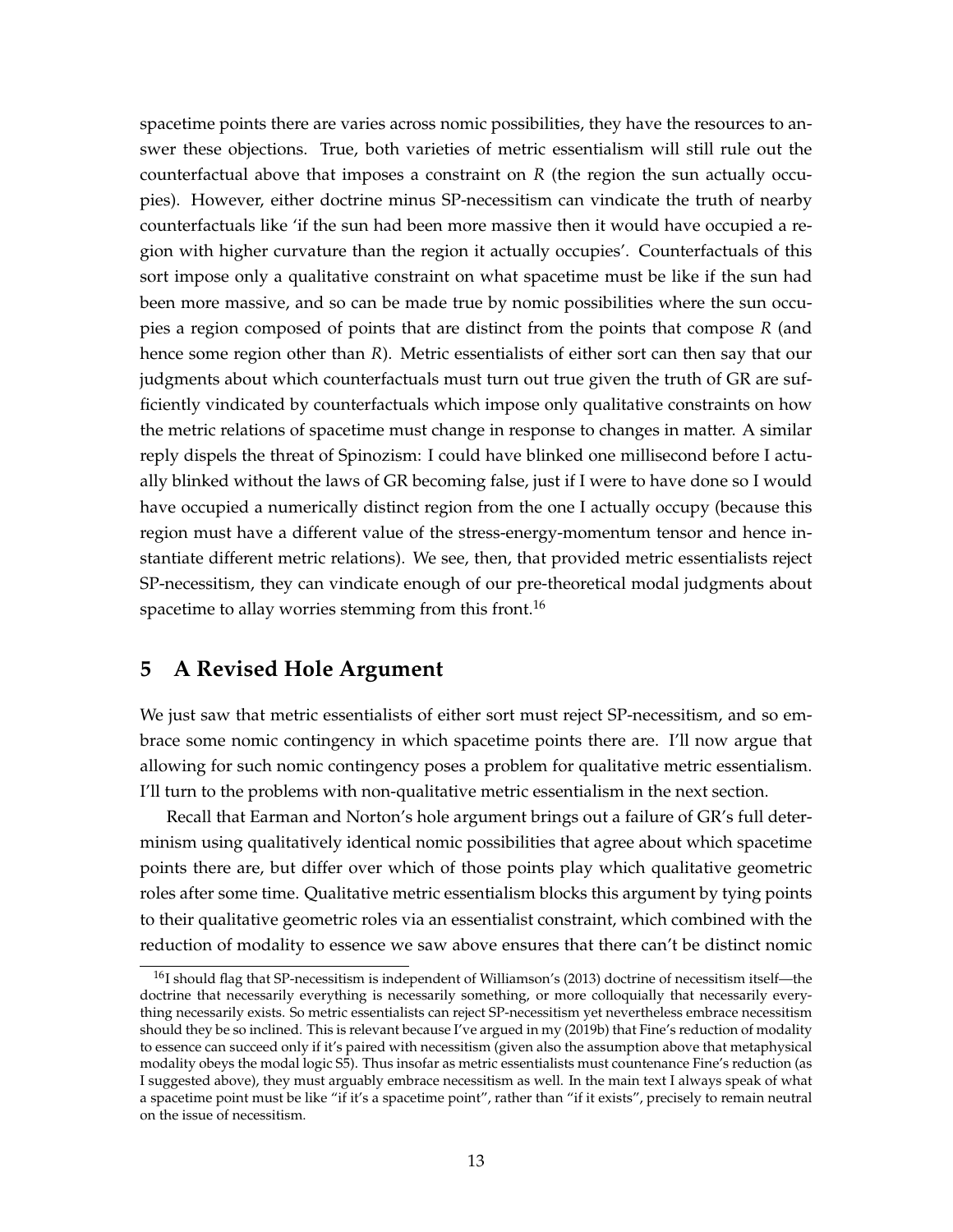possibilities of this sort.

However, once the qualitative metric essentialist eschews SP-necessitism, haecceitistic threats to GR's full determinism quickly recur. We saw in the previous section that the qualitative metric essentialist accommodates the nomic possibility of changing the metric field by claiming that such nomic possibilities differ over which spacetime points there are. These new spacetime points can have essences that differ from the essences of whatever spacetime points there actually are, and so the metric field can change without casting doubt on qualitative metric essentialism. The crucial point to see is that exactly the same move can be used to challenge GR's full determinism. Yes qualitative metric essentialism ensures that we can't get failures of full determinism using nomic possibilities that differ *only* over the non-qualitative question of which spacetime points play which qualitative roles (because doing so conflicts with points' essences). Still, the doctrine does nothing to prevent us from running an analogous argument using nomic possibilities that differ over the non-qualitative question of *which spacetime points there are* (and hence also over which spacetime points play which qualitative roles). This problem seems to have been overlooked because those working on the hole argument generally restrict their focus to nomic possibilities that agree about which spacetime points there are when considering potential failures of GR's full determinism, following Earman and Norton's original discussion. Yet it's only in this special case that qualitative metric essentialism helps to preserve GR's full determinism.[17](#page-13-0)

So now we run a revised hole argument using two qualitatively identical nomic possibilities that differ over which spacetime points there are only inside some region (the "hole" of this hole argument). The two possibilities agree on which spacetime points there are outside of the hole, and which qualitative roles these points play, so we still get a failure of full determinism: fixing all of the facts up to some time (up to some Cauchy surface to the past of the hole) fails to fix all of the facts throughout spacetime. Whereas Earman and Norton's original argument pointed to indeterminism in which of a fixed class of spacetime points play which qualitative roles inside of the hole, we now have indeterminism in which spacetime points there are playing those qualitative roles inside of the hole. The reason these possibilities can agree on *all* of the facts outside of the hole (in particular, which spacetime points there are outside of the hole) is because, according to qualitative metric essentialism, spacetime points' essences impose only qualitative constraints on the rest of spacetime, and by hypothesis the two possibilities agree on all qualitative propositions. (Note that I'm addressing the qualitative metric essentialist who doesn't also espouse some

<span id="page-13-0"></span> $17$ This tacit restriction often becomes apparent when authors consider only mathematical solutions of GR that contain the same manifold. If you're then not careful about distinguishing features of your mathematical representation from those of reality itself, you might tacitly take on the substantive assumption that it's nomically necessary which spacetime points there are. I suspect this issue would've been noticed early on had more work on the hole argument discussed modality directly, rather than indirectly via mathematical solution spaces and their representational capacities. To my mind this provides indirect support for my methodological approach from footnote [3](#page-2-0) of setting up the issues directly in modal terms, which I'll return to in the conclusion.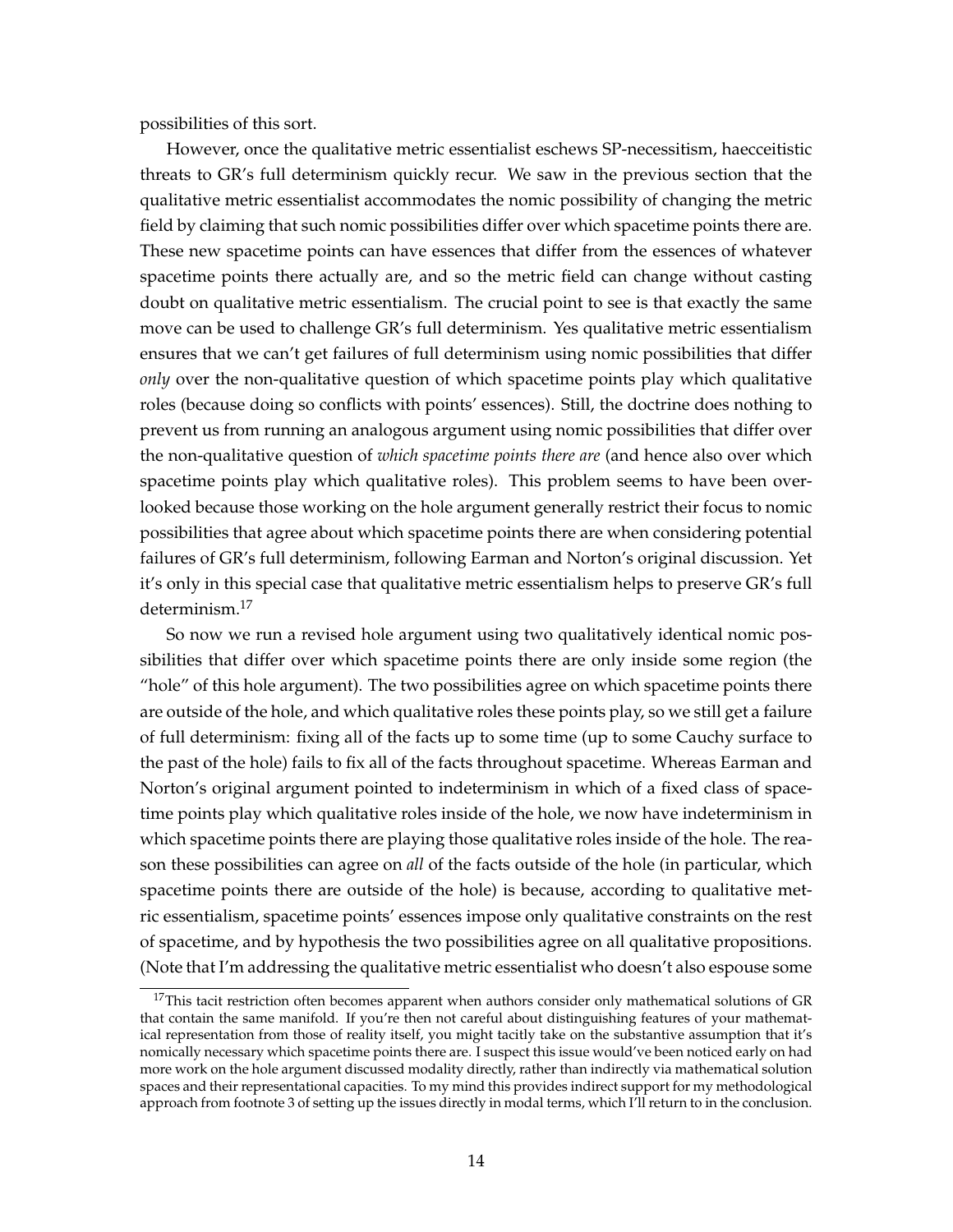non-qualitative essentialist thesis about spacetime that goes beyond her doctrine as defined above.) So qualitative metric essentialists can't argue that the essences of the points outside of the hole somehow preclude there being possibilities of this sort.<sup>[18](#page-14-0)</sup>

What has gone wrong with qualitative metric essentialism? Earman and Norton's hole argument got going because the substantivalist was allegedly forced to admit a certain non-qualitative degree of freedom across nomic possibilities, namely freedom in which points in some fixed class of spacetime points play which qualitative roles. The qualitative metric essentialist purports to block the argument by tying spacetime points to particular qualitative geometric roles conditional on their being spacetime points. We now see that this move doesn't go far enough for those concerned to save GR's full determinism: the doctrine still leaves open a certain non-qualitative degree of freedom across nomic possibilities, namely which spacetime points there are. We saw in section [4](#page-10-0) that qualitative metric essentialists must admit some nomic contingency in which spacetime points there are, on pain of accepting SP-necessitism and its Spinozist consequences. However, we now see that they must impose some constraint on how much of this nomic contingency they allow; in particular, if we can swap out which spacetime points there are in some region of spacetime *without making some compensatory change at every time outside of that region* then we'll get a failure of GR's full determinism, exactly as the original hole argument purported to bring out.

Here's one modal constraint that would do the job:

**SP–Clusters:** Necessarily, for all spacetime points  $o_1$  and  $o_2$ , necessarily  $o_1$  is a spacetime point iff  $o_2$  is a spacetime point (where both uses of 'necessarily' here express metaphysical necessity).

Picturesquely, SP-clusters ensures that spacetime points come in complete clusters across metaphysical possibilities. The doctrine implies that, for all metaphysical possibilities *w*, and any spacetime point *o* at *w*, if *o* were to fail to be a spacetime point then every spacetime point at *w* would fail to be a spacetime point. Crucially, unlike SP-necessitism, SPclusters allows for variation in which spacetime points there are across nomic possibilities. As a result, qualitative metric essentialists can accept the doctrine without abandoning their diagnosis of the Spinozist threat from section [4.](#page-10-0)

It's straightforward to see why SP-clusters blocks the revised hole argument I raised for qualitative metric essentialists in this section. The nomic possibilities we needed to run that argument agreed on all of the facts at one time (including which spacetime points

<span id="page-14-0"></span><sup>&</sup>lt;sup>18</sup>The revised hole argument just presented also shows that the "minimal" essentialist conception of spacetime espoused by [Healey](#page-30-15) [\(1995,](#page-30-15) 302) fails in its ambition to restore GR's full determinism. I won't spell out Healey's proposal here, but it suffices to point out that its modal content amounts to a purely qualitative necessary condition on what spacetime points must be like, and as a result the proposal doesn't differ from qualitative metric essentialism in any respect that's relevant to evaluating whether the proposal addresses my revised hole argument. (The proposal is in fact independent of qualitative metric essentialism, but the reason why stems not from the hole argument but from Healey's desire to also address classical Leibniz shift arguments, which I'm not directly discussing here.)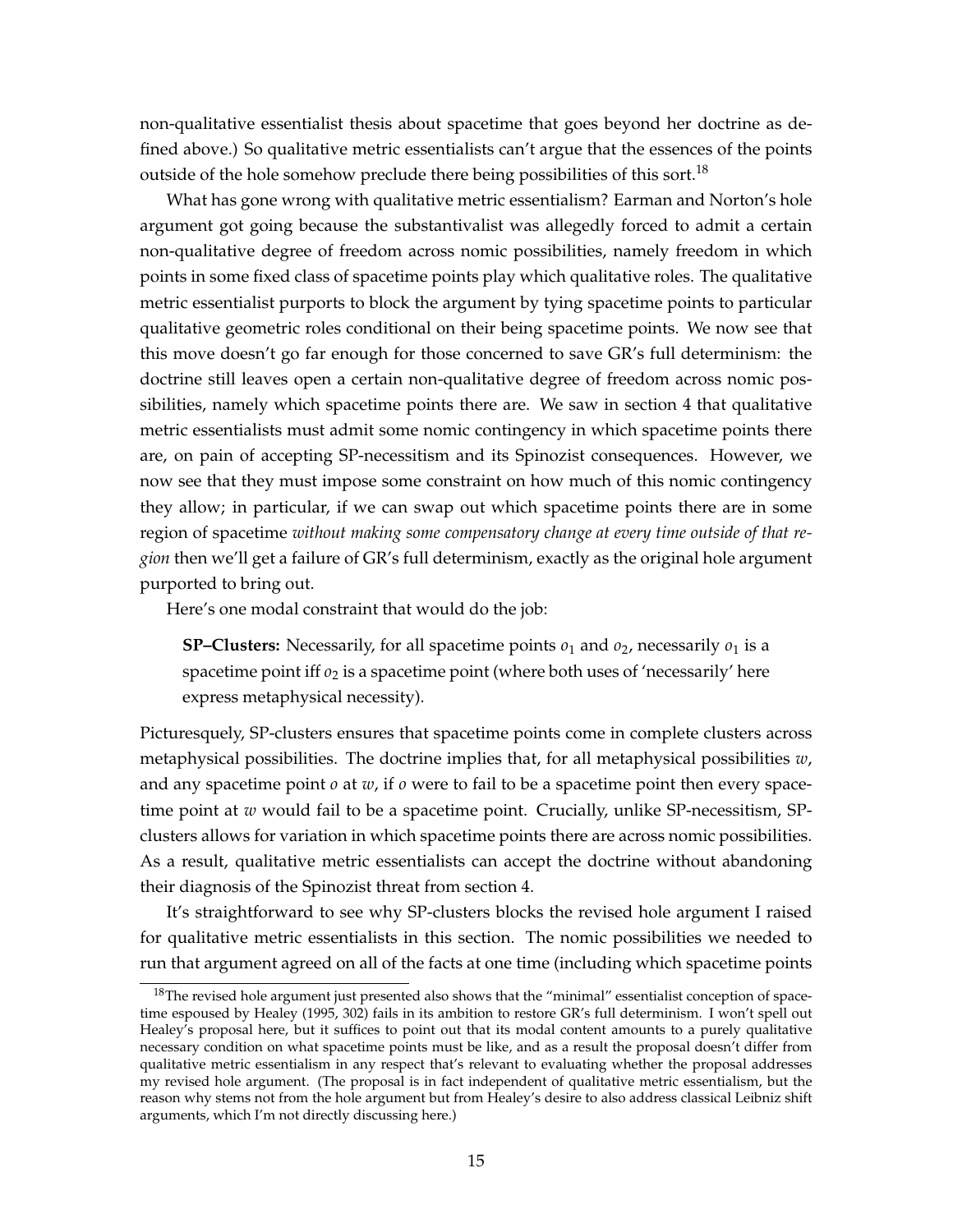there are at that time), but differed over which spacetime points there are at some other time. However, SP-clusters ensures that there can't be such nomic possibilities: at all metaphysical possibilities (and so in particular at those where the laws of GR are true), fixing which spacetime points there are at one time fixes which spacetime points there are at all times.

So can qualitative metric essentialists just espouse SP-clusters and rest at ease? The trouble is that qualitative metric essentialism itself doesn't imply SP-clusters: the former imposes only a qualitative modal constraint, whereas the latter imposes a non-qualitative modal constraint. As a result, the qualitative metric essentialist would need to adopt SPclusters as an unexplained modal principle restricting how much contingency there can be in which spacetime points there are. But qualitative metric essentialists should be reluctant to make this move: recall that the main motivation to adopt an essentialist doctrine in the first place was a desire to avoid resting with putatively mysterious modal correlations that cry out for further explanation (like some variety of anti-haecceitism), and instead to explain modal correlations in independent terms. (Note that this point about SP-clusters applies to any modal constraint the qualitative metric essentialist might adopt to block my revised hole argument. For this reason I won't discuss weaker modal constraints that would also do the job.)

Fortunately, there's some good news for those sympathetic to metric essentialism: the revised hole argument I raised in this section affects only qualitative metric essentialism, but can't get going against non-qualitative metric essentialism. Indeed, non-qualitative metric essentialism *predicts* SP-clusters. This is an attractive result given the metric essentialist's ambition to use essentialist theses to explain the modal constraints we need to bridge the crucial gap between GR's qualitative determinism and its full determinism.

Recall that non-qualitative metric essentialism says that, for every metaphysical possibility *w*, and every spacetime point *o* at *w*, the complete spacetime description of *w* according to *o* is essential to *o*. It's not hard to see why this doctrine implies SP-clusters given the metric essentialist's other commitments (in particular the reduction of modality to essence and the standard assumption that necessarily only true propositions are essential to any objects). First notice that, for every metaphysical possibility *w*, if some spacetime point *o* at *w* were to fail to be a spacetime point then the complete spacetime description of *w* would be false (because it describes which fundamental spatiotemporal properties *o* instantiates and which fundamental spatiotemporal relations *o* stands in to other spacetime points). Putting this claim together with non-qualitative metric essentialism, we get the result that, for every metaphysical possibility  $w$ , if some spacetime point  $o_1$  at  $w$  were to fail to be a spacetime point then every other spacetime point  $o_2$  at  $w$  must also fail to be a spacetime point (because, by non-qualitative metric essentialism, if  $o_2$  were to still be a spacetime point then the complete spacetime description of *w* would have to be true, contrary to what we just showed). So we see that non-qualitative metric essentialism implies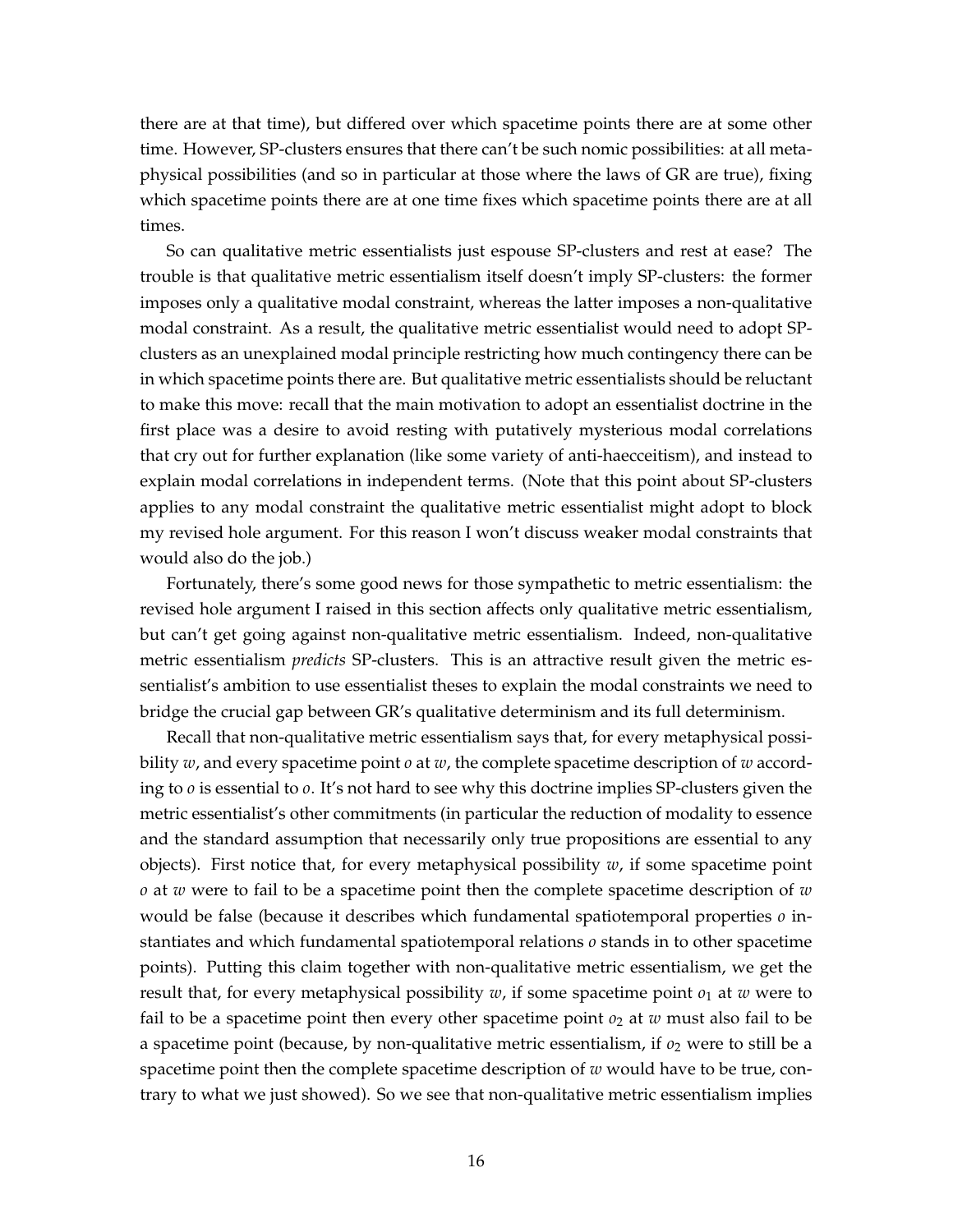SP-clusters.

Already we can draw a moral from our discussion: those attracted to metric essentialism should prefer non-qualitative metric essentialism to qualitative metric essentialism. Both doctrines block Earman and Norton's hole argument, however non-qualitative metric essentialism also blocks the revised hole argument I raised against qualitative metric essentialism above. Nevertheless, we're about to see that non-qualitative metric essential-ism faces problems of its own.<sup>[19](#page-16-1)</sup>

# <span id="page-16-0"></span>**6 Against Non-Qualitative Metric Essentialism**

In this section I'll raise three worries for non-qualitative metric essentialism. I should flag that the first two worries target only the modal implications of non-qualitative metric essentialism. So these two worries apply equally well to qualitative metric essentialists who adopt SP-clusters as a brute modal constraint, and also to those who espouse only the modal implications of non-qualitative metric essentialism, perhaps due to skepticism about any notion of essence that isn't just shorthand for talk of metaphysical modality.

The first worry is the one I take most seriously. Recall what we wanted from a reply to the hole argument: a modal doctrine which ensures that GR's qualitative determinism implies its full determinism. We assumed that metaphysical possibilities where the laws of GR are true can differ merely haecceitistically only if they differ either over which spacetime points there are or over which spacetime points instantiate which spatiotemporal properties and relations, and thereby limited our attention to haecceitistic threats to GR's full determinism stemming from spacetime. My central worry for non-qualitative metric essentialism is that the doctrine makes it metaphysically *impossible* for a law to fail to be fully deterministic for either of these reasons.<sup>[20](#page-16-2)</sup> We wanted some doctrine to ensure that *if the laws of GR are qualitatively deterministic* then those laws must also be fully deterministic. Non-qualitative metric essentialism secures this result, but in a manner that makes the qualitative determinism of the laws of GR irrelevant to the issue: the laws of GR turn out to be immune to the present threats to full determinism because all laws are!

<span id="page-16-1"></span> $19$ I should flag an important point, implicit in our discussion in this section, that's generally missed: each of the three varieties of anti-haecceitism that we saw in section [2—](#page-4-0)which are the modal doctrines standardly at issue in discussions of the hole argument—is strictly stronger than what's required for those concerned only to secure GR's full determinism. For example, non-qualitative metric essentialism (equivalently, the combination of qualitative metric essentialism and SP-clusters) allows metaphysical possibilities to differ without differing qualitatively (and indeed allows even metaphysical possibilities at which the laws of GR are true to do so), provided the classes of spacetime points at such possibilities are disjoint. In general, a doctrine can allow for metaphysical possibilities that agree qualitatively yet differ either over which spacetime points there are or over which spacetime points instantiate which spatiotemporal properties and relations, and nonetheless block the relevant threats to full determinism, provided the possibilities differ over at least one proposition at each time. Of course there may be independent considerations that militate against possibilities that differ merely haecceitistically, and hence for adopting some variety of anti-haecceitism.

<span id="page-16-2"></span> $20$ This was first pointed out to me by Cian Dorr. I've since discovered that distinguished Elvis scholar Gordon Belot has made a related point in print about metric essentialism generally (see footnote 51 of his [\(2018\)](#page-30-16)).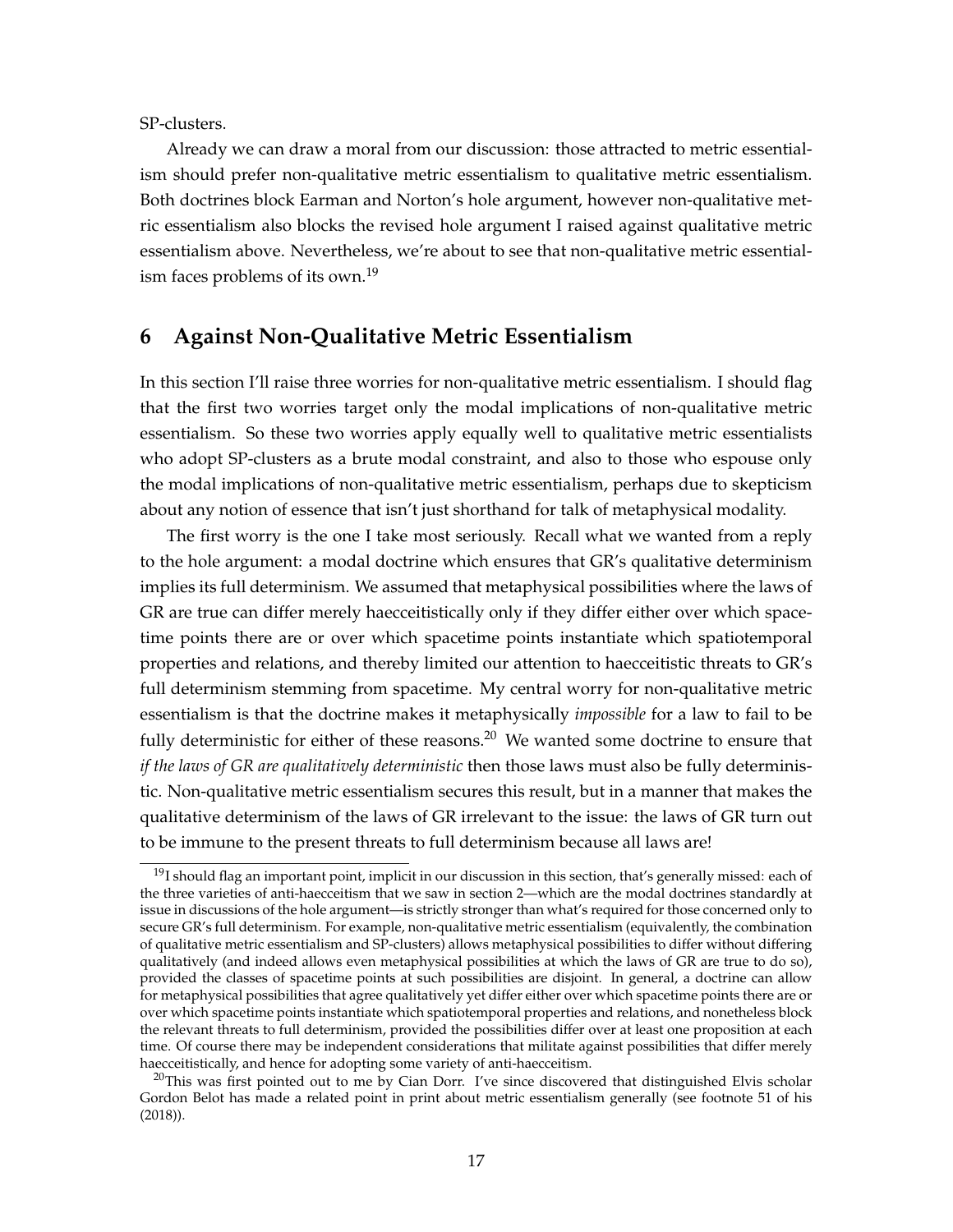To see this, note that a threat to GR's full determinism requires nomic possibilities that agree on *all* of the intrinsic properties of some time to disagree over some proposition. Yet amongst a time's intrinsic properties are those pertaining to which particular spacetime points there are at that time. And given non-qualitative metric essentialism, every spacetime point's essence is so rich that it fixes every other spatiotemporal fact, both qualitative and non-qualitative. As a result, if two nomic possibilities agree on all of the intrinsic properties of some time, they'll agree on all of the spatiotemporal facts, and hence there can't be a haecceitistic threat to GR's full determinism stemming from spacetime. Yet notice that this line of reasoning doesn't rely on any details of the laws of GR; rather it applies to all laws whatsoever given non-qualitative metric essentialism.<sup>[21](#page-17-0)</sup>

Indeed, given either qualitative or non-qualitative metric essentialism, all qualitatively *in*deterministic laws turn out immune to threats to full determinism stemming from Earman and Norton's hole argument and my revised hole argument. (To see this, note that, given either essentialist doctrine, metaphysical possibilities with qualitatively different spacetimes must contain disjoint classes of spacetime points. As a result, there's no time at which such possibilities agree on all propositions, and hence such possibilities trivially pose no threat to full determinism.) Such laws aren't merely hypothetical: GR itself arguably becomes a qualitatively indeterministic theory if we relax the standard restriction to globally hyperbolic spacetimes (which we made in footnote  $4$ ).<sup>[22](#page-17-1)</sup>

Remember from section [1](#page-1-2) that, according to Earman and Norton, we can't just grant the hole argument's haecceitistic failures of full determinism because the failures are in some sense too easy to produce; as they put it, a metaphysics which automatically gives us failures of full determinism is unacceptable, if full determinism fails "it should fail for a reason of physics" [\(1987,](#page-30-0) 524) (see also [Earman](#page-30-4) [\(1989,](#page-30-4) 180-181)). I raised some doubts about this point; however, the many philosophers working on the hole argument who have

<span id="page-17-0"></span><sup>21</sup>You might worry that although properties of a time like *containing such-and-such particular spacetime points* seem intrinsic, they ought to count as extrinsic once essentialist doctrines like qualitative and non-qualitative metric essentialism are in play. After all, given such doctrines, that a time contains some particular spacetime points necessitates facts about what's going on in the rest of spacetime. Yet the intrinsic qualifiers in my definitions of determinism were precisely there to exclude properties that directly encode information about different times (recall footnote [1\)](#page-1-0). My reply here is that the relevant notion of intrinsicness (and hence of "directly encoding") is hyperintensional. As a result, it can be metaphysically necessary that if a time contains such-and-such particular spacetime points then it's also, say, a time 10 years before a time with so-and-so features, yet the former property can be an intrinsic property of the time despite the latter being one of its extrinsic properties. Here's an analogous case: suppose Kripkean necessity of origins is true, and that I originate from sperm *s* and egg *e*. Hence, it's metaphysically necessary that if a time instantiates *containing Trevor Teitel* then it also instantiates *being a time later than a time containing s and e*. Nevertheless, I think the former is an intrinsic property of the present time, whereas the latter is an extrinsic property of the present time. My verdicts about intrinsicness in the case of non-qualitative metric essentialism pattern in the same way. Thanks to Nico Silins for first raising the potential worry here, and for helpful correspondence about the relevant issues.

<span id="page-17-1"></span> $22$ The reason is that some globally hyperbolic spacetimes admit of multiple non-isometric extensions (for some details see [Chrusciel & Isenberg](#page-30-17) [\(1993\)](#page-30-17)). Of course there's a question of whether we can rule out such putative nomic possibilities on independent grounds (e.g. some causality condition), which I won't discuss here. Note that if we move beyond the globally hyperbolic setting we must also modify our assumption that all and only Cauchy surfaces are times at possibilities where GR is true.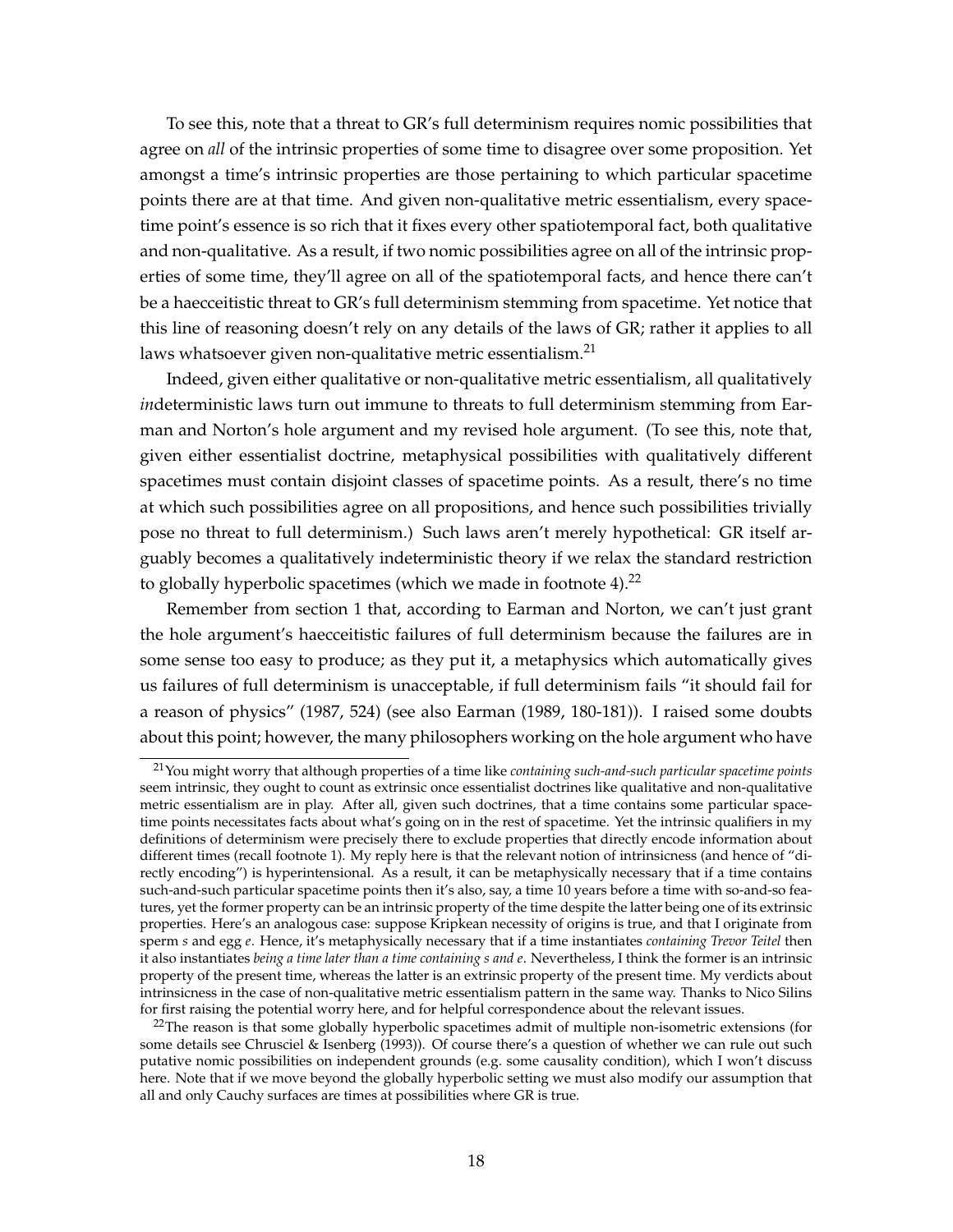found it compelling should also reject metaphysical visions like non-qualitative metric essentialism that automatically *vindicate* full determinism, with no need for physicists to inquire into what the world's laws are like. We might say to those moved by Earman and Norton's claim: if full determinism *holds* it should hold for a reason of physics.

We see then that non-qualitative metric essentialism simply doesn't give us the modal implications we sought in an adequate reply to the hole argument: we wanted a doctrine that bridges the gap between some laws being qualitatively deterministic and those laws being immune to the present haecceitistic threats to full determinism, not a doctrine according to which no laws whatsoever can fail to be fully deterministic on these grounds.

Turning to the second and third worries for non-qualitative metric essentialism, these two are suggestive but in my view less compelling than the worry we just saw. The second worry in fact arises for both varieties of metric essentialism. Remember from section [4](#page-10-0) that metric essentialists must allow that, holding fixed the laws of GR, which spacetime points there are everywhere in spacetime must change if the value of the stress-energymomentum tensor anywhere in spacetime were to change, where we saw that even tiny qualitative changes would have this result. As a result, the doctrine seems to predict bizarre counterfactuals like 'if I were to have raised my pinky finger yesterday then the total fabric of spacetime would have been different', 'if I were to have snapped my fingers this morning then the region of spacetime actually occupied by Betelgeuse wouldn't have been part of spacetime', and the list could go on.

Despite these predictions, I'm not sure how much weight to put on this second worry. All theories of counterfactuals in deterministic settings have some strange consequences (see [Dorr](#page-30-18) [\(2016\)](#page-30-18)), plus there are various ways in which metric essentialists can try to explain away our judgments about these bizarre counterfactuals. Still, some may be more moved by the worry from counterfactuals than I am.

Turning to the third worry, notice that non-qualitative metric essentialism implies that the following scenario will be pervasive:

**Symmetric Essences:** There are distinct objects  $o_1$  and  $o_2$  such that (i) some proposition containing  $\rho_2$  is essential to  $\rho_1$  and (ii) some proposition containing  $o_1$  is essential to  $o_2$ .<sup>[23](#page-18-0)</sup>

So cogent reasons to reject the possibility of symmetric essences would also tell against non-qualitative metric essentialism. Here's the one objection to symmetric essences that I take to have some force, though ultimately I'll suggest that it shouldn't concern nonqualitative metric essentialists.

<span id="page-18-0"></span><sup>&</sup>lt;sup>23</sup>In fact non-qualitative metric essentialism implies the stronger claim that the infinitary analogue of symmetric essences will be pervasive (where the infinitary analogue says that there are infinitely many objects such that, for any of them *o*, some proposition containing all of the others is essential to *o*). The issues I discuss for symmetric essences arguably apply even more strikingly to such cases, but I focus on symmetric essences (which requires only two objects) to simply the exposition. Note also that when discussing this third worry from symmetric essences I'll write as if some Russellian theory of propositions is true, and so as if propositions can have objects as constituents, but the worry is compatible with many standard conceptions of propositions.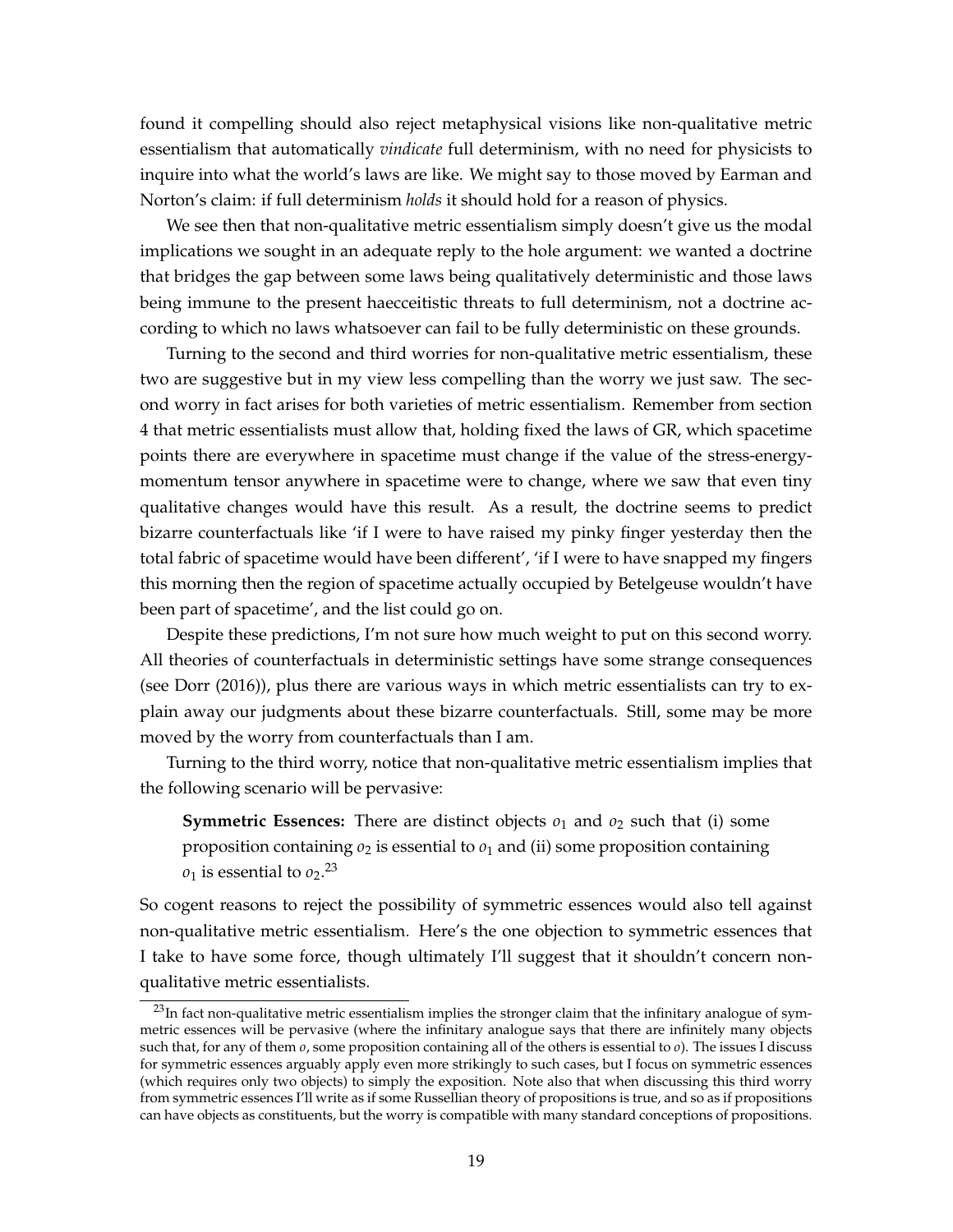Some think that a notion of ontological dependence between objects can be reduced to essence. For instance, [Fine](#page-30-19)  $(1995)$  proposes that an object  $o<sub>1</sub>$  ontologically depends on another  $o_2$  in virtue of there being some proposition containing  $o_2$  that's essential to  $o_1$ .<sup>[24](#page-19-0)</sup> This account seems to get some paradigm cases of ontological dependence right. For instance, the account predicts that singleton-Socrates ontologically depends on Socrates but not vice-versa given the standard judgments about essence stemming from [Fine](#page-30-8) [\(1994\)](#page-30-8) that we saw above, which some may take as an attractive result.

The worry for symmetric essences is that the essentialist account of ontological dependence predicts that symmetric essences imply symmetric ontological dependence: there are distinct objects *o*<sup>1</sup> and *o*<sup>2</sup> such that *o*<sup>1</sup> ontologically depends on *o*<sup>2</sup> yet *o*<sup>2</sup> in turn ontologically depends on  $o_1$ . For instance, the account predicts that if non-qualitative metric essentialism is true then, necessarily, for all spacetime points *o*, *o* ontologically depends on every spacetime point other than *o*. Yet those theorizing about ontological dependence standardly take the notion to be asymmetric.<sup>[25](#page-19-1)</sup> Anyone who is sympathetic to the intelligibility of such an asymmetric notion of dependence, and who thinks the notion is reducible to essence, will have reason to reject essentialist doctrines that posit symmetric essences, including non-qualitative metric essentialism.

This worry for symmetric essences generalizes beyond the notion of dependence: if (i) you're sympathetic to the intelligibility of some relation, (ii) you want to reduce that relation to essence in a manner analogous to Fine's account of ontological dependence, and (iii) you have reason to take that relation to be asymmetric, then you'll have reason to reject essentialist doctrines that posit symmetric essences. (Note that the worry also generalizes to those who regard essentialist accounts not as reductions of some allegedly asymmetric relation to essence, but as necessary principles correlating that relation with essence.) I won't survey the candidate relations across contemporary metaphysics that some have taken to satisfy (i), (ii) and (iii), but the list extends beyond ontological dependence (other candidate relations here include "appears in the real definition of", "is more fundamental than", and "partially grounds").

Even though this worry for symmetric essences is quite general, I don't think it need concern non-qualitative metric essentialists, for two reasons. First, the non-qualitative metric essentialist can always argue against the reduction or modal principle tying some allegedly intelligible and asymmetric relation to essence, or instead accept the reduction or

<span id="page-19-0"></span> $24$ I'm glossing over various details of Fine's account. Most importantly, Fine states the account in terms of his notion of consequential essence with an additional "generalizing out" procedure to avoid various counterexamples. These details aren't important for our purposes; see [Fine](#page-30-19) [\(1995\)](#page-30-19), Koslicki [\(2012;](#page-31-15) [2013\)](#page-31-16), and [Tahko](#page-32-6) [& Lowe](#page-32-6) [\(2016\)](#page-32-6) for more details on essentialist accounts of dependence.

<span id="page-19-1"></span><sup>25</sup>For some examples see [Schnieder](#page-31-17) [\(2006\)](#page-31-17), [Cameron](#page-30-20) [\(2008\)](#page-30-20), [Correia](#page-30-21) [\(2008\)](#page-30-21), Schaffer [\(2009;](#page-31-7) [2010b\)](#page-31-18) (if it turns out that what goes for Schaffer's entity grounding also goes for dependence), and [Tahko & Lowe](#page-32-6) [\(2016\)](#page-32-6). The central arguments I'm aware of aimed directly against the asymmetry of dependence are due to [Barnes](#page-30-22) [\(2018\)](#page-30-22) and [Thompson](#page-32-7) [\(2016\)](#page-32-7), also endorsed by [Wilson](#page-32-8) [\(2014\)](#page-32-8). Of course if we give up asymmetry we must give up either irreflexivity or transitivity, each of which has some precedent (see [Jenkins](#page-30-23) [\(2011\)](#page-30-23) and [Schaffer](#page-31-19) [\(2012\)](#page-31-19)), though I'll discuss only asymmetry in the main text.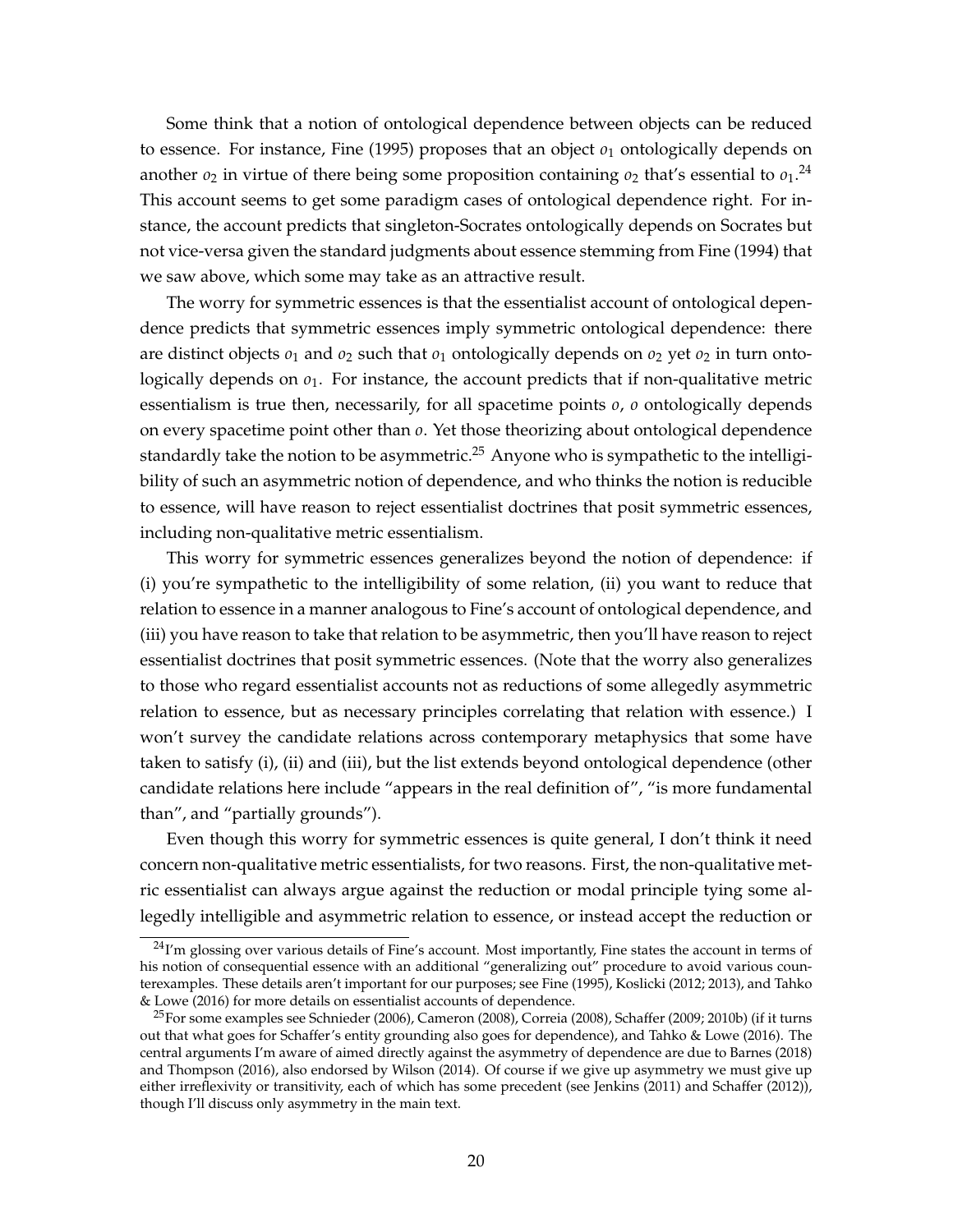modal principle yet take her doctrine to establish that we were mistaken to regard that relation as asymmetric. The plausibility of these moves must be taken on a case by case basis, but it's often hard to have strong views one way or the other on the contested abstract fine-grained claims, so the need for such maneuvers will likely be only a small strike against non-qualitative metric essentialism.

Second, non-qualitative metric essentialists with metaphysical commitments that militate against symmetric essences can modify their doctrine so as to keep its modal implications unchanged yet purge it of symmetric essences. For every metaphysical possibility *w*, let  $sp_w$  be the plurality of all and only the spacetime points at  $w.^{26}$  $w.^{26}$  $w.^{26}$  Here's the idea:

**Holistic Non-Qualitative Metric Essentialism:** For every metaphysical possibility *w*, and every spacetime point *o* at *w*, the complete spacetime description of *w* according to *o* is essential to *sp<sup>w</sup>* but not essential to any proper subplurality of *spw*.

This doctrine agrees with non-qualitative metric essentialism about which propositions are essential to some object or plurality of objects, and hence agrees about which propositions are metaphysically necessary given Fine's reduction (stated in section [3.1\)](#page-7-0). As a result, the doctrine has the same diagnosis of Earman and Norton's hole argument and my revised hole argument as non-qualitative metric essentialism, and is equally vulnerable to the first two worries that we saw in this section. However, holistic non-qualitative metric essentialism isn't committed to symmetric essences, and so is an attractive option for nonqualitative metric essentialists who are moved by the worry from asymmetric relations. I won't speculate here about other pros and cons of moving from non-qualitative metric essentialism to this holistic variant: the modal implications are the same either way, and so I take the first worry that I raised in this section to pose a major problem for both doctrines.

### **7 Sufficiency Metric Essentialism**

We saw in section [2](#page-4-0) that the most promising avenue in developing a metaphysics of spacetime seemed to be to supplement substantivalism with an essentialist doctrine about spacetime: doing so looked like the best bet to secure the modal constraints stemming from the hole argument in a manner that doesn't cry out for further explanation. But we've seen that extant such doctrines, however understood, simply fail to deliver the right modal implications. What to do?

The problems for qualitative and non-qualitative metric essentialism that we've seen suggest the way forward in our search for an adequate essentialist doctrine about spacetime. First, we need a doctrine that, unlike qualitative metric essentialism, in fact bridges

<span id="page-20-0"></span> $^{26}$ My talk of the plurality of such-and-such objects throughout should not be understood as requiring there to be some further object in addition to whatever objects make up the plurality (unlike, say, the set or mereological fusion of those objects, as standardly conceived).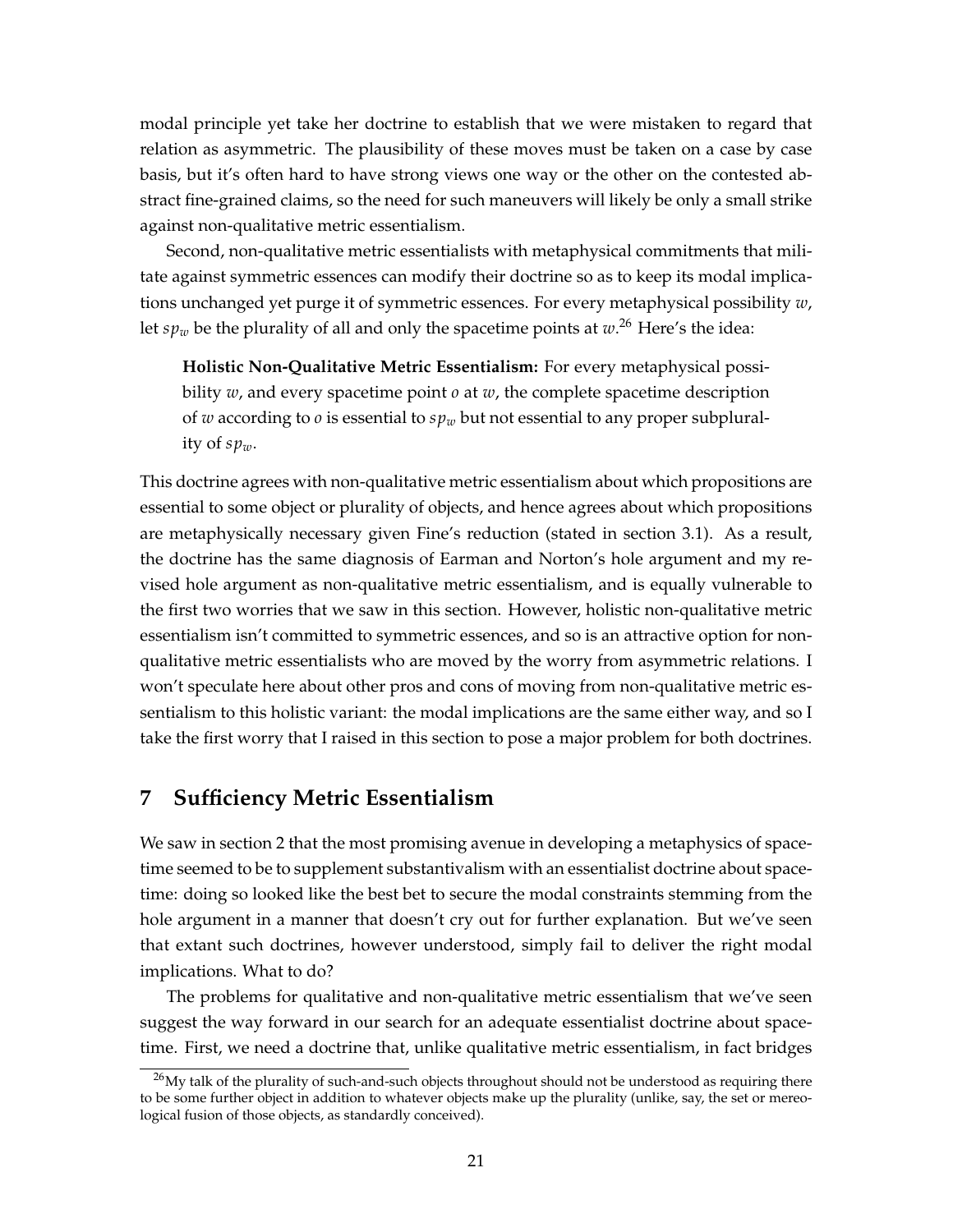the crucial gap between GR's qualitative determinism and its full determinism (thereby resolving both the original hole argument and my revised hole argument). Yet, unlike non-qualitative metric essentialism, the doctrine mustn't render the relevant haecceitistic failures of full determinism metaphysically impossible. Also, some may be more moved by the second and third worries from the last section than I was, so ideally the essentialist doctrine will avoid the commitments that lead to the worry from bizarre counterfactuals, and also won't posit symmetric essences. I'll now propose an essentialist metaphysics of spacetime with exactly these features. Unfortunately, we'll ultimately see that nevertheless essentialist doctrines are in trouble, and hence we have to look elsewhere for an adequate reply to the hole argument.

Notice that so far we've looked at essentialist doctrines that impose only *necessary* conditions on spacetime points: doctrines which imply that, for every metaphysical possibility *w* and every spacetime point *o* at *w*, *if o* is a spacetime point then it must have such-andsuch properties. Essentialist doctrines about any subject matter generally take this form of implying only necessary conditions, and it's the form most naturally suggested by the metric essentialist's slogan that spacetime points stand in their metric relations essentially. The essentialist doctrine I want to propose takes a different form, with modal implications that aren't necessary conditions on what objects must be like if they're to be spacetime points, but rather *sufficient* conditions for objects to play certain qualitative geometric roles and thereby be spacetime points.

Before stating the doctrine, we need some new notation and definitions. Starting with the new notation, I'll use *oo* as a plural variable ranging over both individual spacetime points and pluralities of multiple spacetime points (and recall footnote [26](#page-20-0) for more on this 'plurality' talk). Turning to the new definitions, first, for any metaphysical possibility *w*, we define *w*'s *complete qualitative spacetime description* as the proposition that details the complete qualitative pattern of instantiation at *w* of the fundamental spatiotemporal properties and relations, and nothing else. Next, for any metaphysical possibility *w*, and any individual spacetime point or plurality of spacetime points *oo* at *w*, we define *w*'s *unconditional complete qualitative spacetime description according to oo* as the proposition that the complete qualitative pattern of instantiation at *w* of the fundamental spatiotemporal properties and relations obtains and *oo* plays the qualitative geometric role in that structure that it in fact plays at *w*. Given a sentence expressing the complete spacetime description of some possibility (defined in section [3.2\)](#page-9-2), if we existentially generalize on every occurrence of a name for a spacetime point then the resulting quantified sentence expresses the complete qualitative spacetime description of that possibility, whereas if we existentially generalize on every occurrence of a name for a spacetime point besides the names for the point or points in *oo* then the resulting quantified sentence expresses the unconditional complete qualitative spacetime description of that possibility according to *oo*.

Almost there. We now define, for any metaphysical possibility *w*, and any individual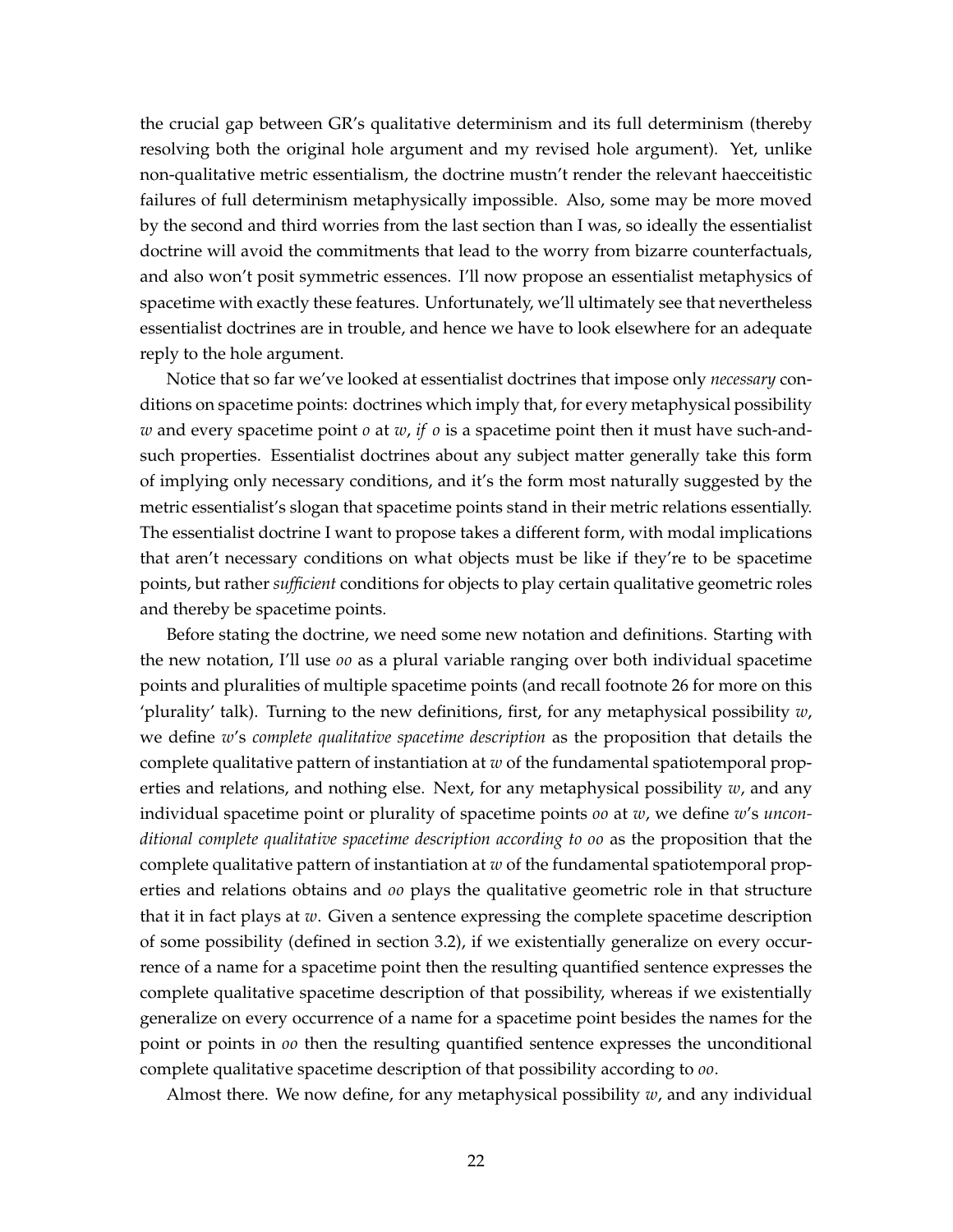spacetime point or plurality of spacetime points *oo* at *w*, *oo*'s *conditional geometric role proposition at w*: the proposition that if *w*'s complete qualitative spacetime description obtains then *w*'s unconditional complete qualitative spacetime description according to *oo* obtains. Roughly, *oo*'s conditional geometric role proposition at a metaphysical possibility *w* says that if the complete qualitative geometric structure at *w* obtains then *oo* plays the qualitative geometric role in that structure that it in fact plays at *w*. With this definition in hand, we can state the following essentialist doctrine:

**Sufficiency Metric Essentialism:** For every metaphysical possibility *w*, and every individual spacetime point or plurality of spacetime points *oo* at *w*, *oo*'s conditional geometric role proposition at *w* is essential to *oo*.

The implications of this essentialist doctrine for metaphysical modality, given Fine's reduction, will be familiar: sufficiency metric essentialism implies SP-anti-haecceitism, which we know suffices to block the haecceitistic threats to GR's full determinism stemming from both Earman and Norton's hole argument and my revised hole argument, and thereby bridge the crucial gap between GR's qualitative and full determinism given our focus here. According to sufficiency metric essentialism, once you fix the qualitative geometric facts you fix which spacetime points there are and which spatiotemporal properties and relations those points instantiate.<sup>[27](#page-22-0)</sup> More precisely, the doctrine predicts that no metaphysical possibilities differ either over which spacetime points there are or over which spacetime points instantiate which spatiotemporal properties and relations without also differing over the qualitative structure of spacetime, which is just SP-anti-haecceitism.<sup>[28](#page-22-1)</sup>

Because sufficiency metric essentialism blocks my revised hole argument, the doctrine succeeds where qualitative metric essentialism failed. The doctrine also avoids all three worries that we saw for non-qualitative metric essentialism. First, notice that a spacetime

<span id="page-22-0"></span><sup>27</sup>Officially sufficiency metric essentialism fixes only which spacetime points there are and which *fundamental* spatiotemporal properties and relations those points instantiate. However, the more general claims in the main text follow provided the pattern of instantiation of spatiotemporal properties and relations supervenes on the pattern of instantiation of fundamental spatiotemporal properties and relations. I've taken this plausible claim for granted at various points above, and will continue to adopt it throughout.

<span id="page-22-1"></span><sup>&</sup>lt;sup>28</sup>We need to formulate sufficiency metric essentialism in terms of both individual spacetime points and pluralities of spacetime points because of the nomic possibility of general relativistic spacetimes with qualitative symmetries, i.e. those where some qualitative geometric role is played by more than one spacetime point. By permuting some spacetime points that play the multiply realized qualitative geometric role at such possibilities, we can generate merely haecceitistic threats to GR's full determinism all the while preserving which spacetime points there are and which *individual* spacetime points play which qualitative geometric roles. However, once we take into account pluralities of spacetime points we block this construction. (Why? Well to threaten full determinism we must leave the possibilities unchanged at some time *t*. As a result, when we permute some spacetime points that play the multiply realized qualitative geometric role, we'll inevitably change the pattern of instantiation of spatiotemporal properties and relations by some *plurality* of spacetime points that includes at least one of the permuted spacetime points as well as at least one spacetime point at *t*.) To put the point another way, sufficiency metric essentialism implies SP-anti-haecceitism (which we know suffices to bridge GR's qualitative and full determinism) only because the doctrine encompasses pluralities of spacetime points in addition to individual spacetime points. Thanks to an anonymous referee for making clear to me the important issues raised by symmetric spacetimes, which occasioned significant improvements throughout the paper.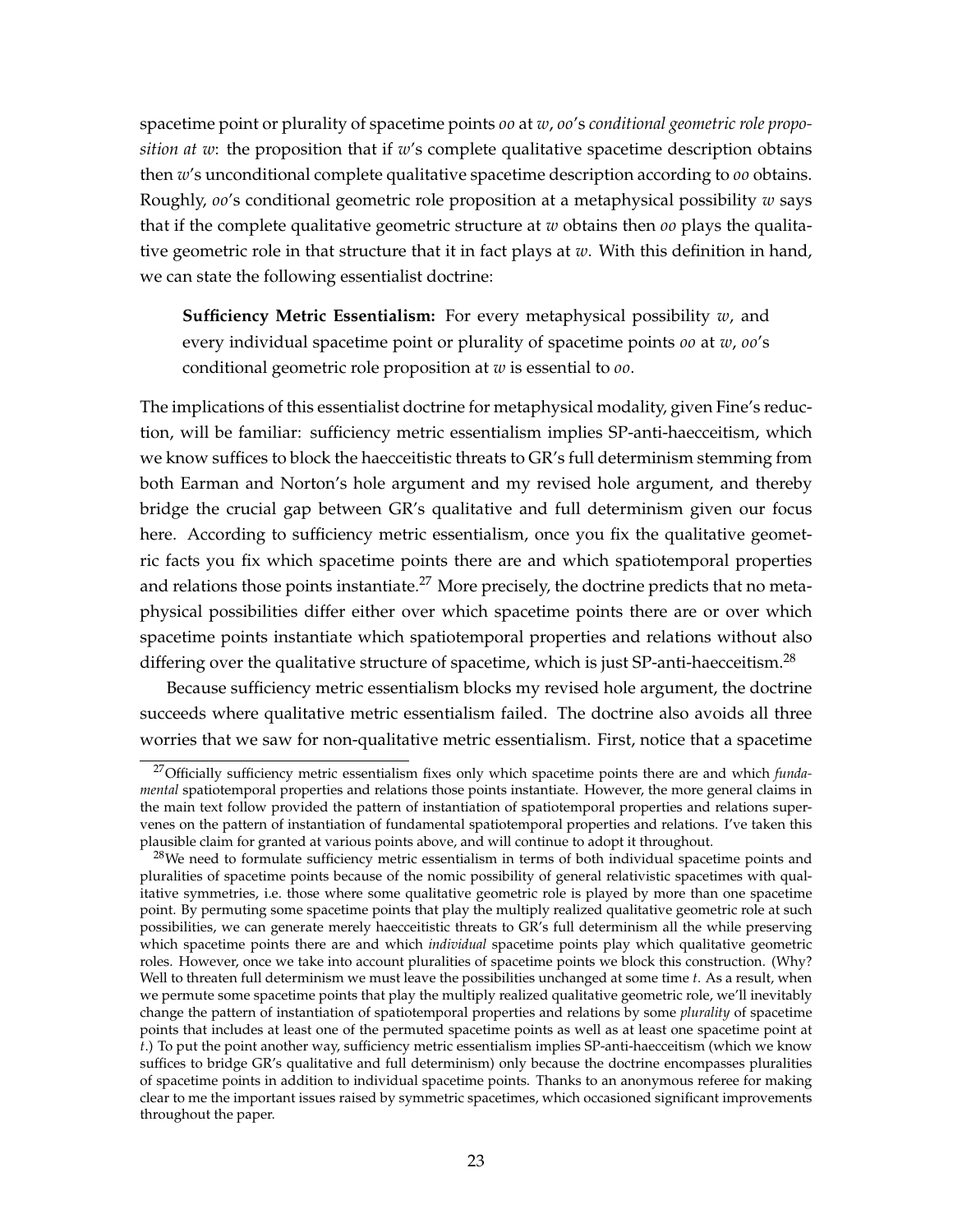point or plurality of spacetime points *oo*'s conditional geometric role proposition at any possibility doesn't contain any objects other than those in *oo*, and so sufficiency metric essentialism isn't committed to symmetric essences. Second, note that sufficiency metric essentialism itself is neutral on the truth of any essentialist or modal thesis that takes the traditional form of implying a necessary condition on what an object must be like if it's to be spacetime point. So the doctrine is compatible with visions where the very same object can be a spacetime point at possibilities that ascribe radically different complete qualitative structures to spacetime. As a result, unlike extant essentialist visions of spacetime, sufficiency metric essentialism doesn't predict the problematic counterfactuals that we saw in section [6,](#page-16-0) and isn't even vulnerable to the Spinozist threat from section [4](#page-10-0) (indeed sufficiency metric essentialists can even adopt SP-necessitism should they be so inclined). Finally, and most importantly, sufficiency metric essentialism allows that possibilities differing over the complete qualitative structure of spacetime can nevertheless agree on all of the intrinsic properties of a time, and hence the doctrine allows that laws which fail to be qualitatively deterministic can also fall foul of the haecceitistic threats to full determinism brought out by Earman and Norton's hole argument and my revised hole argument. As a result, the doctrine secures GR's full determinism only given GR's qualitative determinism, rather than by making any possible laws whatsoever immune to the relevant haecceitistic threats to full determinism. For this reason sufficiency metric essentialism avoids the central problem that we saw for non-qualitative metric essentialism, and instead actually gives us the modal implications we sought in an adequate reply to the hole argument.

### **8 Conclusion: A Return to Modality**

We've seen that sufficiency metric essentialism is where those sympathetic to bridging the gap between GR's qualitative determinism and its full determinism with an essentialist doctrine should place their allegiances. Indeed the doctrine avoids every worry we saw for both qualitative metric essentialism and non-qualitative metric essentialism. Metric essentialist slogans have always been standard members in surveys of replies to the hole argument, and now we know what an essentialist doctrine about spacetime should look like if it's to in fact address the argument. Moreover, we saw in section [2](#page-4-0) that the common desire to further explain modal replies to the hole argument like SP-anti-haecceitism provides ample motivation for adopting an essentialist doctrine about spacetime. Additional motivation came from the challenges we saw for the main alternative option for doing so, namely spacetime structuralism. Putting all of this together, I'm sometimes tempted to just stop here, and to regard our results so far as an extended argument for a new essentialist metaphysics of spacetime, namely sufficiency metric essentialism.

I suspect that this conclusion may even be attractive to some spacetime structuralists.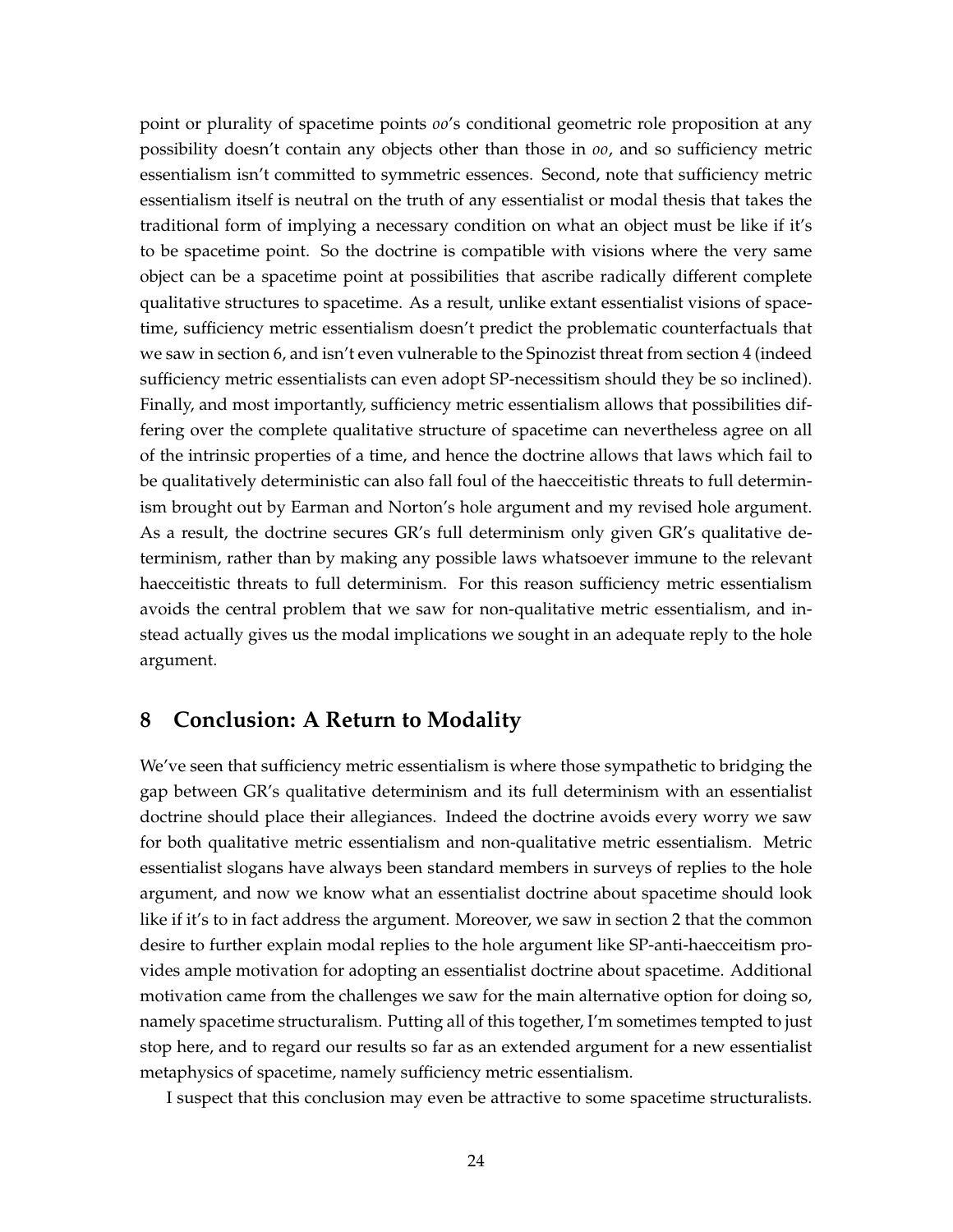Recall from section [2](#page-4-0) that it's an open question whether there's a precise and intelligible conception of spacetime in the vicinity of structuralist slogans that doesn't collapse into some other reply. I want to offer sufficiency metric essentialism as a doctrine structuralists about spacetime should take a serious look at when searching for a precise metaphysics of spacetime to make good on their various slogans. The resulting vision doesn't make good on all structuralist claims (e.g. we still have objects around), but it certainly has the flavor of some things structuralists say (slogans like that objects have their 'identities explained in terms of places in structures', plus the doctrine implies SP-anti-haecceitism given Fine's reduction). Most importantly, sufficiency metric essentialism at least offers a precise doc-trine we can evaluate.<sup>[29](#page-24-0)</sup>

So what's the problem? Despite everything I just said, I want to suggest a different conclusion to draw from our discussion. Now that we know what an essentialist doctrine about spacetime must look like in order to address the hole argument, I think the conclusion to draw is that no such doctrine can do the work that motivates them in the first place. The reason is that essentialist doctrines about spacetime can't fulfill their dual ambition of implying the right modal constraints to address the hole argument while at the same time dispelling the mystery as to why such modal constraints obtain. We've seen that in order to deliver the right modal constraints an essentialist doctrine must take a sufficiency form, like sufficiency metric essentialism. But I'll soon argue that as a result the doctrine becomes unexplanatory. This conclusion will give us cause to reconsider the anti-modality assumptions that motivated essentialist doctrines in the first place, and lend support to the familiar reply to the hole argument of simply supplementing substantivalism with the requisite modal constraints, e.g. some variety of anti-haecceitism, but not insisting on further explaining why these constraints obtain. I'll now motivate this alternative conclusion, and along the way draw some morals for contemporary metaphysics as well as future work on spacetime and the metaphysics of physics more generally.

#### **8.1 Essentialism and Explanation**

Recall that the supposed problem with responding to the hole argument by just laying down SP-anti-haecceitism itself was that this modal constraint seemed mysterious, and to cry out for further explanation. Additional support for this worry came from the trend in metaphysics of claiming that it's problematic for explanation to stop with modal theses, and that instead we should try to explain why modal theses obtain in terms of underlying hyperintensional doctrines, most prominently in terms of underlying essentialist doctrines.

Now try to put yourself in the mindset of someone who claims on these grounds

<span id="page-24-0"></span> $29$ We've been discussing spacetime, but I should add that structuralists about other domains (such as mathematics) could appeal to an essentialist thesis analogous to sufficiency metric essentialism in order to make good on their claims, though the plausibility of the doctrine must be taken on a case by case basis.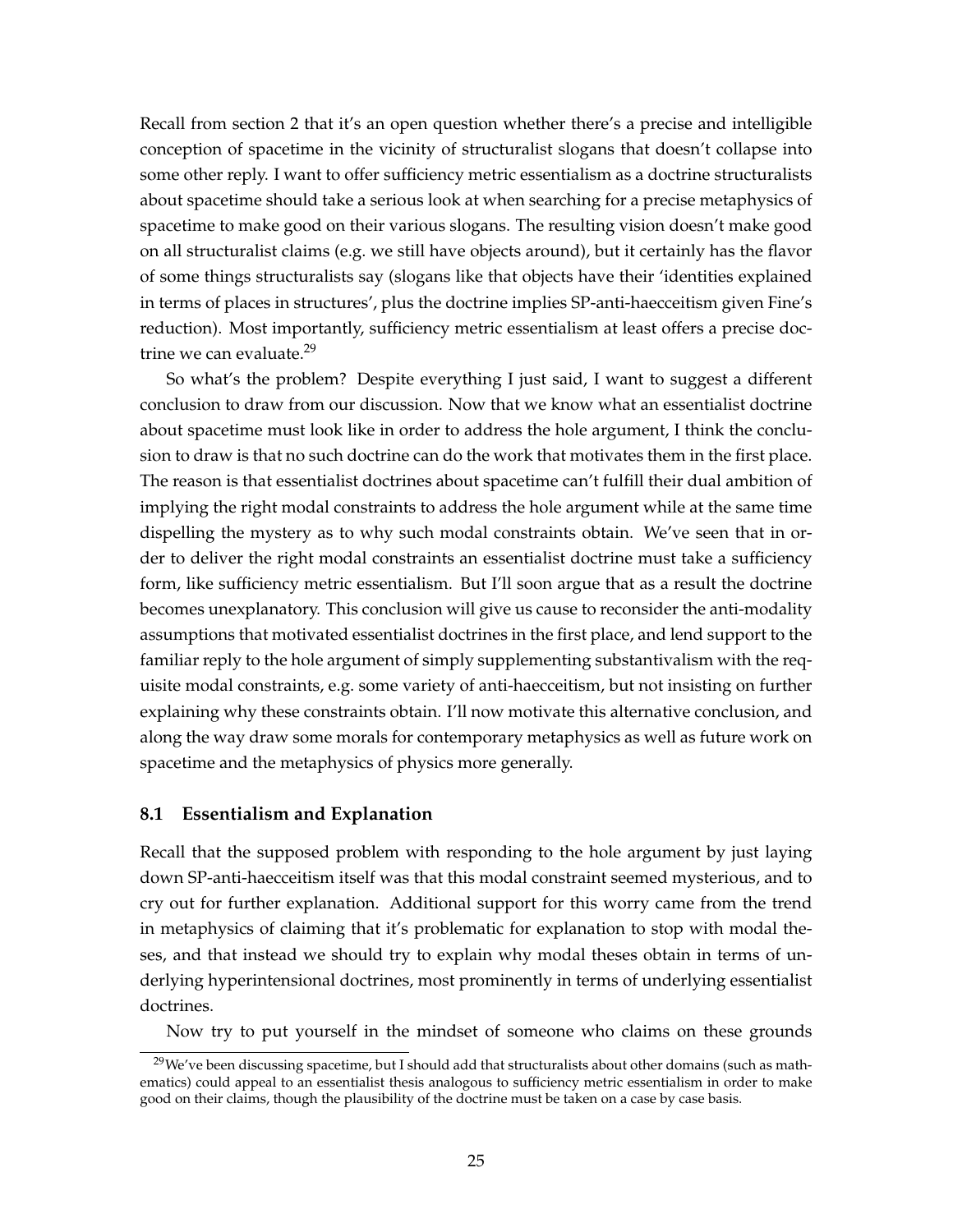that an adequate reply to the hole argument must go further than some variety of antihaecceitism: you can't just lay down a modal constraint like SP-anti-haecceitism, they'll claim, but rather you must explain why it obtains in independent terms. My worry is that I don't think anyone in this mindset should take their worries to be allayed by sufficiency metric essentialism. The doctrine simply works backwards from SP-anti-haecceitism, and shoehorns that modal constraint into essentialist terms: sufficiency metric essentialism decomposes the general modal constraint of SP-anti-haecceitism into individual constraints (conditional geometric role propositions) on each spacetime point or plurality of spacetime points *oo*, and then says every *oo*'s individual constraint is essential to it. Yet to the extent that there's anything mysterious about SP-anti-haecceitism itself, the mystery hasn't gone away: only now we'll wonder about why all of those propositions are essential to all of those spacetime points! The worry isn't just that it's mysterious, for some particular *oo*, why *oo*'s conditional geometric role proposition is essential to *oo* (here the sufficiency metric essentialist might reply with speeches like 'that's just what it is to be *oo*!'). The more striking mystery that's harder to shake off is why there are only spacetime points with these particular rich essential profiles rather than some other less rich essential profiles. In general, out of all the possible ways spacetime points' essences could've turned out, why are they fine-tuned in just the way required to vindicate sufficiency metric essentialism? This strong essentialist constraint doesn't seem any less mysterious than the modal constraint of SP-anti-haecceitism itself, even though the modal constraint is strictly speaking implied by the essentialist one if we assume Fine's reduction of modality to essence. So sufficiency metric essentialism doesn't fulfill the desire that motivated going beyond the standard modal reply to the hole argument and seeking some essentialist reply in the first place.[30](#page-25-0)

Notice, then, that here we have a case where even if we concede that a modal thesis obtains in virtue of an underlying hyperintensional one, we don't seem to gain the right kind of explanatory advance over the modal thesis itself, because any supposed air of mystery in the modal correlation recurs.<sup>[31](#page-25-1)</sup> But didn't Fine's [\(1994\)](#page-30-8) case of Socrates and singleton-Socrates (summarized in section [3.1\)](#page-7-0) teach us that essentialist theses satisfy our thirst to further explain why modal ones obtain? I think there's an important rift in our essentialist judgments here. In the core cases that motivate Fine's hyperintensional notion of essence, and his reduction of modality to essence as well, we have a judgment that the essentialist

<span id="page-25-0"></span><sup>30</sup>Sufficiency metric essentialism is also vulnerable to the worry from footnote [8](#page-5-2) about arbitrariness in which particular qualitative roles spacetime points can play across metaphysical possibilities. One straightforward response to this worry would be to supplement the doctrine with non-qualitative metric essentialism. But we saw the problems with this doctrine above.

<span id="page-25-1"></span> $31$ [Dasgupta](#page-30-10) [\(2011\)](#page-30-10) argues that a problem with standard anti-haecceitist views is that they make what he calls a "bare modal claim", by which he means that their modal doctrine follows "not from [their] views about the metaphysics of the manifold, but rather from [their] independent views about modality in general" (140-141). In this terminology, and assuming sufficiency metric essentialism counts as a view about the "metaphysics of the manifold", the moral in the main text is that sometimes non-bare modal claims are no less mysterious than bare modal claims.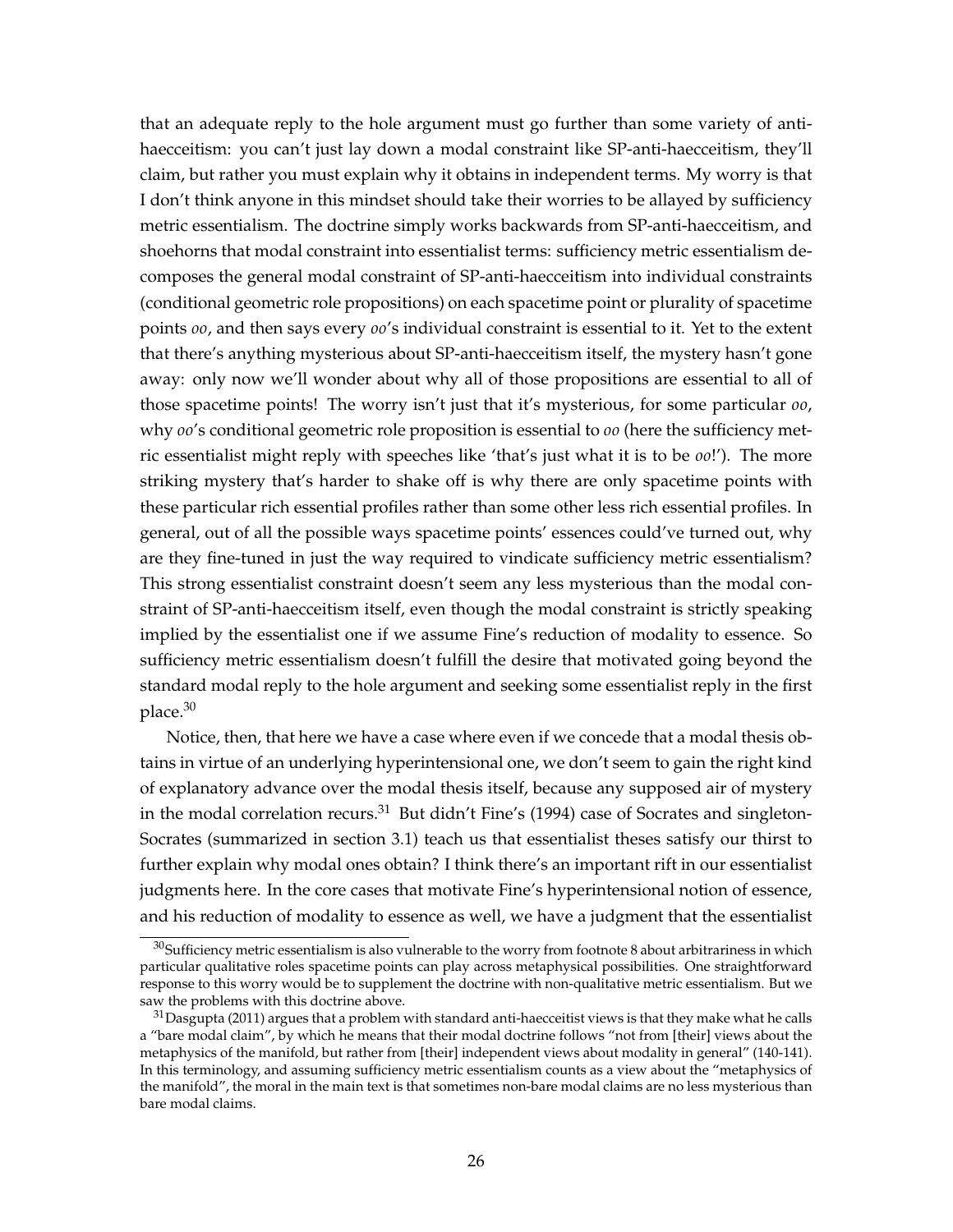claims successfully dispel our sense that the modal claims are mysterious and cry out for further explanation: for example, starting with the essentialist judgment that singleton-Socrates essentially contains Socrates (that's 'what it is to be singleton-Socrates'), seems to genuinely satisfy our desire to further explain why it's necessary that the singleton contains Socrates if both exist. The trouble is that once we move beyond the hospitable and circumscribed range of modal claims that motivate the program of reducing modality to essence, showing a modal claim to obtain in virtue of an essentialist one still leaves us with the phenomenology of mysteriousness that we started out with.

One salient contrast comes when the modal proposition at issue doesn't take the traditional form of imposing necessary conditions on what objects must be like if they exist, such as necessitated propositions that instead take a sufficiency form (e.g. necessitated con-ditional geometric role propositions).<sup>[32](#page-26-0)</sup> If that's right then we have a general dilemma for essentialist doctrines about spacetime, given their dual ambitions stated above: in order to deliver the right modal implications to bridge GR's qualitative and full determinism, essentialist doctrines must take a sufficiency form, but then they'll be just as mysterious as the modal implications themselves. Sufficiency metric essentialism might then be unexplanatory precisely because it takes a sufficiency form, as it must to deliver the requisite modal constraints.

This result doesn't straightforwardly deliver the stronger moral that there's something problematic about the program of reducing modality to essence itself. After all, Fine's reduction is an 'in virtue of' claim (often called a 'grounding claim' or a 'metaphysical explanation'). And 'in virtue of' claims needn't in general correlate with the sense of explanation we take to be relevant to dispelling our sense that some claim is mysterious and cries out for further explanation (call the latter the 'mystery-dissolving' sense of explanation). Nevertheless, I suspect that what motivates some to adopt Fine's reduction is precisely the thought that modal constraints are often mysterious and cry out for further explanation, and that showing how they obtain in virtue of essentialist theses will generally help to make mysteries of this sort go away (notice that this was exactly the hope with SP-anti-haecceitism and essentialist replies to the hole argument). For proponents of the view with these motivations, my results constitute good reason to look elsewhere for a reduction of metaphysical modality, or else to accept that some facts about metaphysical modality themselves are fundamental. $33$  This upshot casts doubt on aspects of the recent trend against modality in metaphysics, with its desire to show that modal facts obtain in virtue of underlying hyperintensional ones. However, even the weaker moral above goes against aspects of current wisdom: we've seen that even granting that modal facts obtain

<span id="page-26-0"></span> $32$ Other cases where essentialist doctrines seem unhelpful concern those that would be needed to ground reasonably complex modal propositions, such as propositions involving iterated modalities. I discuss this point in my [\(2019b\)](#page-32-5).

<span id="page-26-1"></span><sup>&</sup>lt;sup>33</sup>This moral is of a piece with conclusions I defended in my [\(2019b\)](#page-32-5), where I raised independent worries for the program of reducing modality to essence.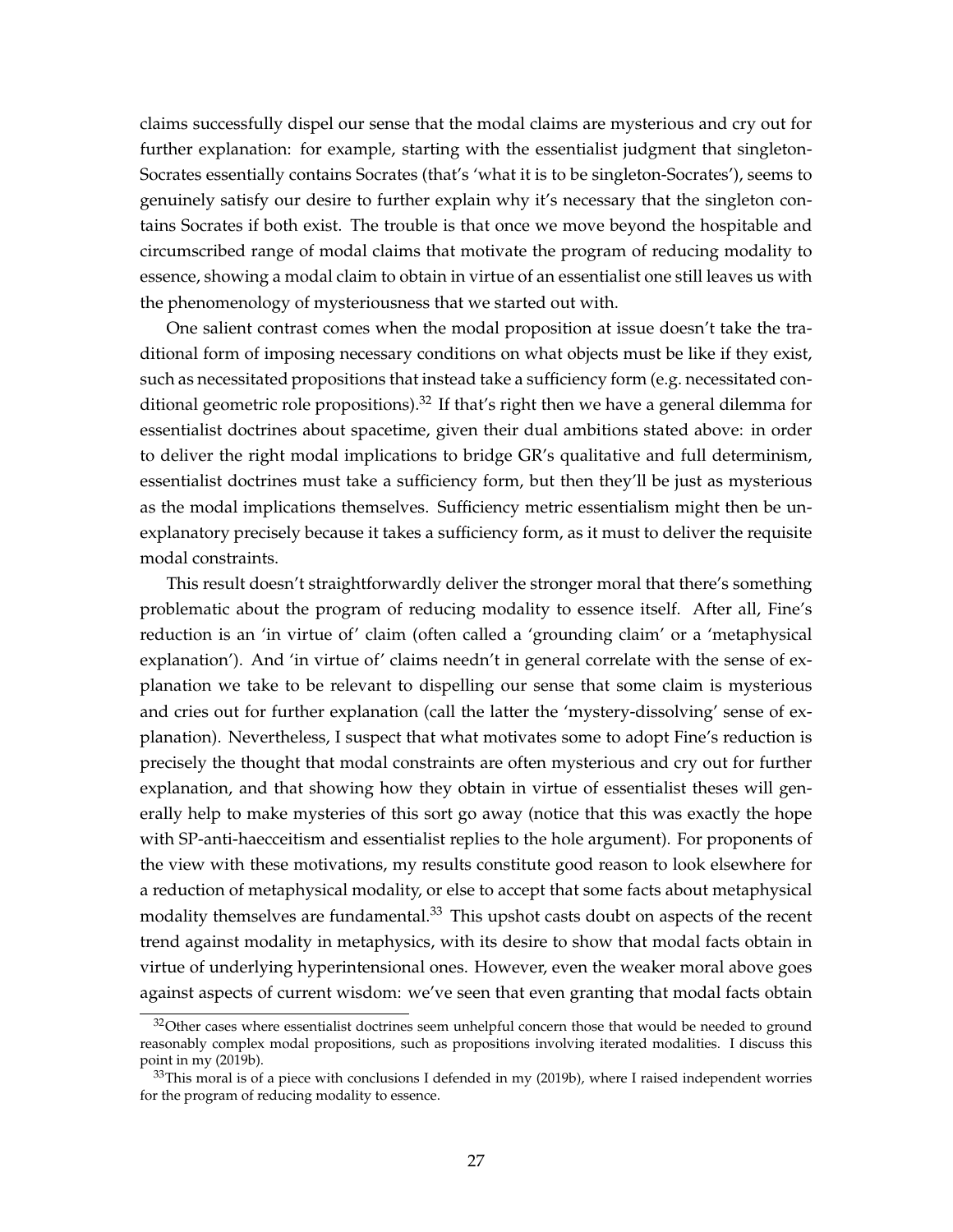in virtue of underlying hyperintensional ones, the order of methodological priority can run against the order of metaphysical priority. If our only grip on the underlying hyperintensional facts requires us to work backwards from which modal constraints we want to vindicate (as seemed to be the case with sufficiency metric essentialism), then we should still be theorizing directly in modal terms, even if we don't adopt the stronger conclusion that places modality first also in the order of metaphysical priority.

#### **8.2 The Way Forward**

I'll now sketch my views on the way forward in light of all this for work on the metaphysics of spacetime and the hole argument. I'll then close with a moral for the metaphysics of physics generally.

First, our discussion gives us cause to reconsider the familiar reply to the argument that we saw in section [2:](#page-4-0) simply lay down some variety of anti-haecceitism to supplement substantivalism, and say nothing further. We saw that such a modal constraint strikes us as mysterious, and to cry out for further explanation. However, now we know that even the best essentialist reply will leave us with the same thirst for further explanation, which undercuts the main motivation for going beyond a modal reply and seeking an essentialist reply in the first place. The lesson I draw is that we just need to get used to accepting some seemingly mysterious facts somewhere in our conception of reality, and that perhaps we should conclude that explanation in the mystery-dissolving sense can simply end with independently motivated modal doctrines like SP-anti-haecceitism.

But what about other options for grounding modal constraints like SP-anti-haecceitism in independent terms? Perhaps one of these will successfully dispel our sense that it's mysterious why SP-anti-haecceitism obtains? The trouble is that every alternative option is either an independently problematic object-free view, or else faces an analogue of my arguments against essentialist replies. Starting with the latter horn, the family of views I have in mind are those that try to make SP-anti-haecceitism seem less mysterious by appealing to hyperintensional resources yet while still countenancing objects (and in particular spacetime points). On any such attempt we'll need to impose some hyperintensional constraints on all spacetime points which purport to limit their modal freedom (and hence imply SP-anti-haecceitism). If the constraint takes the form of a necessary condition, it will be either qualitative or non-qualitative. If qualitative, the view will face my revised hole argument, if non-qualitative the view will face the first objection I raised against nonqualitative metric essentialism above (from making determinism too cheap). Yet if the constraint takes the sufficiency form needed to imply SP-anti-haecceitism, then we'll be left wondering about why there are spacetime points with this particular profile of rich hyperintensional constraints rather than some other one. Thus my arguments taken together suggest that there's no middle ground between the extremes of my preferred brute antihaecceitist conclusion and the "qualitativist" structuralist view that I sketched in section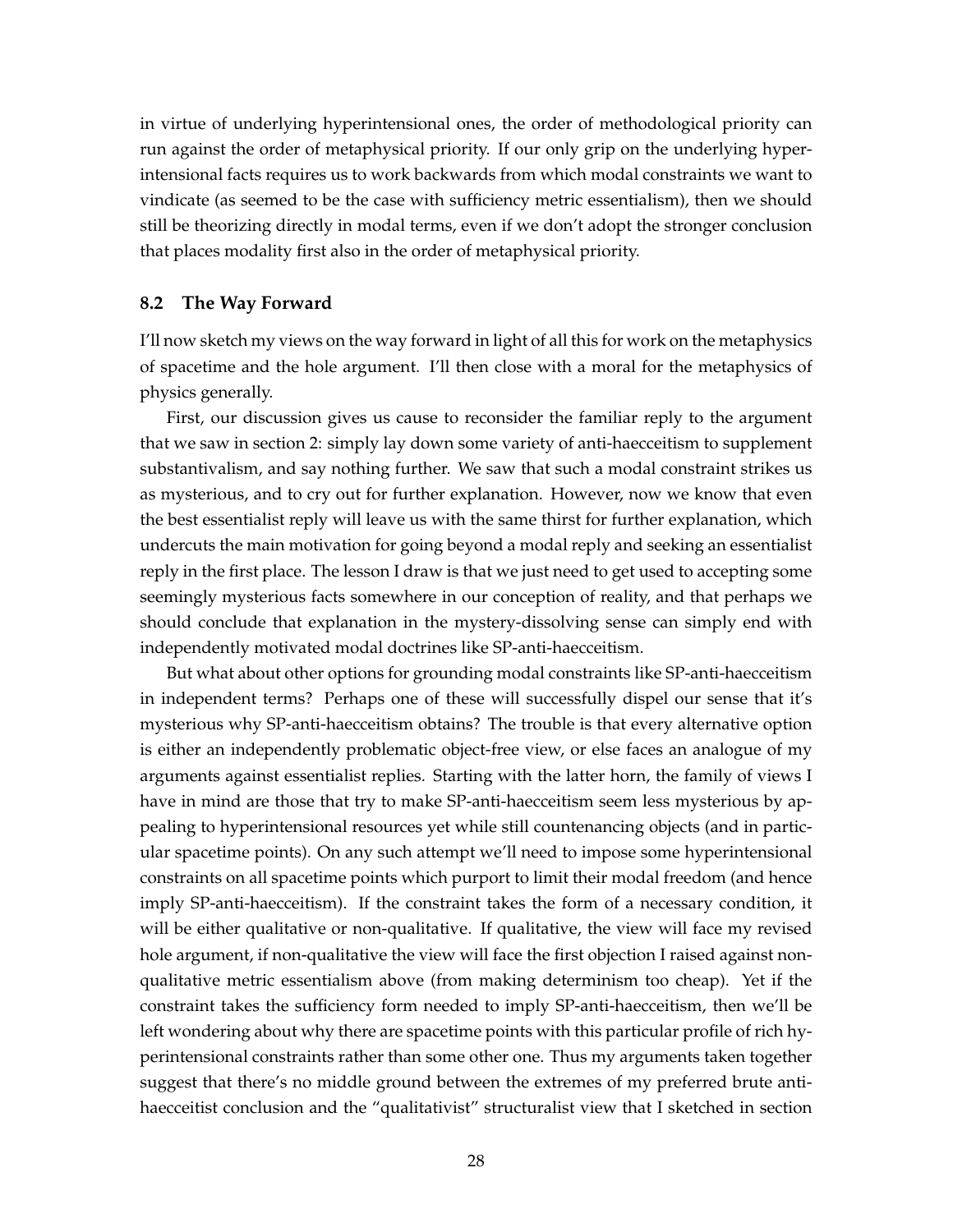[2,](#page-4-0) which purports to do without spacetime points: the latter seems like the only potential option that might rid us of mysteries akin to why SP-anti-haecceitism should be true. Unfortunately, we saw that these object-free conceptions of reality face problems, and are very much works in progress. Thus, although our discussion provides impetus to keep investigating the prospects of views that do without spacetime points, at this stage of inquiry the brute anti-haecceitist position looks to me like the best bet.

Note that the brute anti-haecceitist position isn't that we should countenance any modal constraints whatsoever, however mysterious they seem, but rather only those with some independent motivation. An analogy that may help you come around to the view is the debate over conditional excluded middle, the principle that for all propositions *p* and *q*, either *p* counterfactually implies *q* or *p* counterfactually implies ¬*q*. Many accept the principle on general theoretical grounds, despite it often committing them to mysterious modal facts about the closeness of possibilities that seem to cry out for further explanation. Channeling this attitude, proponents of the standard anti-haecceitist reply can say that their modal doctrine is motivated on general theoretical grounds—preserving GR's full determinism without rendering it metaphysically impossible for there to be laws that are vulnerable to the relevant haecceitistic threats to full determinism—despite it committing them to mys-terious seemingly brute modal facts.<sup>[34](#page-28-0)</sup>

Finally, let me draw a moral for the metaphysics of physics more broadly.<sup>[35](#page-28-1)</sup> As I mentioned in footnote [3,](#page-2-0) I deliberately set up the issues surrounding the hole argument by discussing modality directly, and which doctrines imply the right modal correlations to bridge GR's qualitative and full determinism, rather than instead following the standard practice in the literature of theorizing primarily in terms of mathematical solution spaces and what we use them to represent. One example that illustrates the fruits of this methodological shift was my revised hole argument: this argument pointed to an issue that had arguably been hidden from view by the standard focus on the mathematical formalism of GR to the exclusion of directly discussing the phenomena we use this formalism to represent, in this case nomic modality (see footnote [17\)](#page-13-0). This methodological shift also shows that certain extant replies to the hole argument can't possibly aspire to fully address the issues that the argument brings out. I have in mind purely syntactic approaches that focus only on the formalism of GR (see for example [Mundy](#page-31-20) [\(1992\)](#page-31-20) and [Leeds](#page-31-21) [\(1995\)](#page-31-21)), and also approaches that focus primarily on the representational conventions practicing physicists adopt when using the formalism of GR to describe the non-mathematical world (see especially [Weatherall](#page-32-9) [\(2018\)](#page-32-9)). Again, we can state a version of the hole argument without ever mentioning mathematical solution spaces and their representational capacities. So

<span id="page-28-0"></span><sup>&</sup>lt;sup>34</sup>Proponents of conditional excluded middle often appeal to vagueness to mitigate the mysteriousness of their doctrine (see, for example, [Stalnaker](#page-31-22) [\(1981\)](#page-31-22), [Cross](#page-30-24) [\(2009\)](#page-30-24), and [Bacon](#page-30-25) [\(2015\)](#page-30-25)). Anti-haecceitists can adopt the same strategy to address some complaints about their modal doctrine; in particular, pleading vagueness seems like a promising strategy to address the worry I raised in footnote [8.](#page-5-2)

<span id="page-28-1"></span> $35$ For a similar moral see the conclusion of my [\(2019a\)](#page-32-0).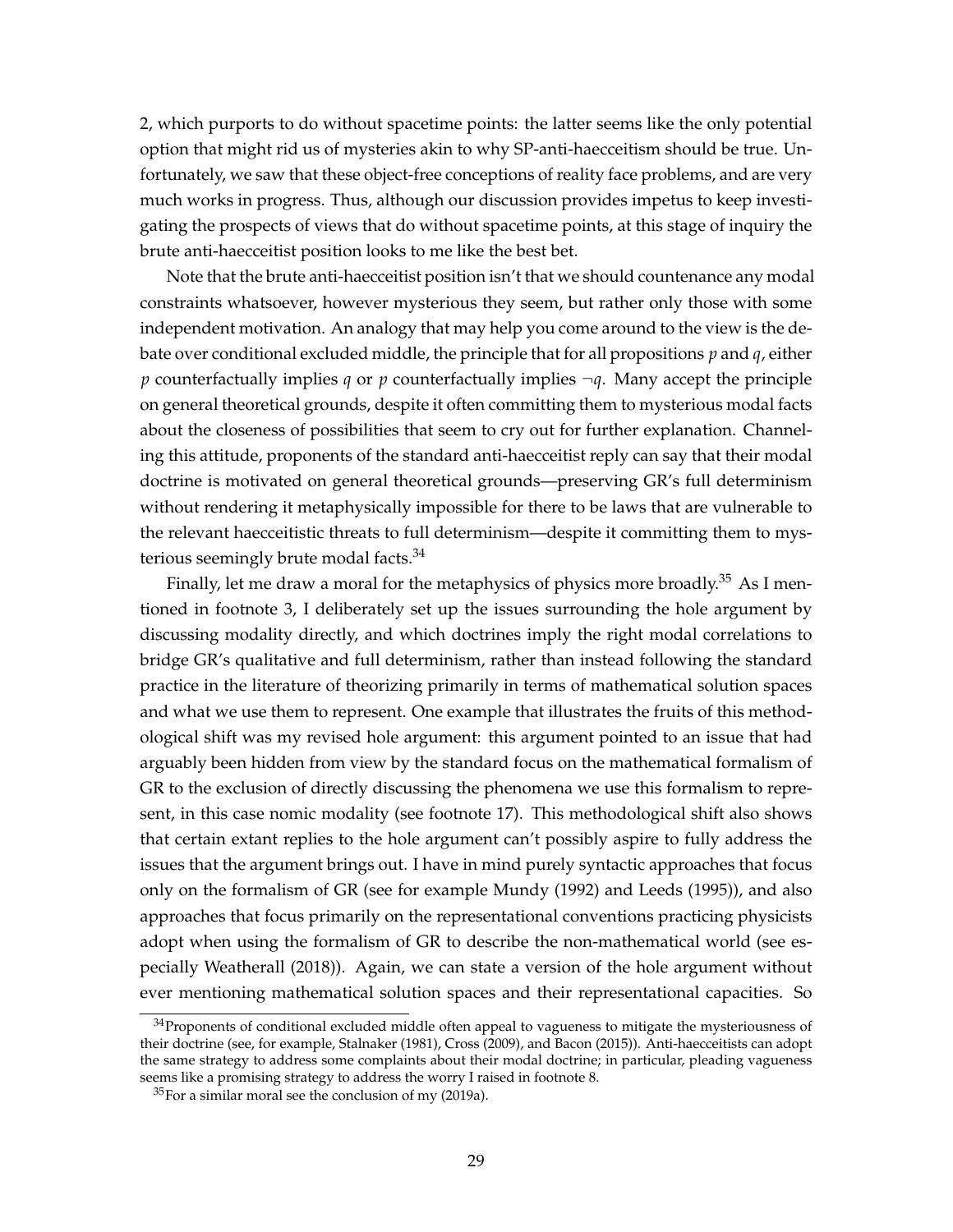absent independent arguments for taking my purely modal statement of the problem to be somehow illegitimate, these approaches at best address only some issues in the vicinity of extant discussions of the hole argument. In general, then, I take our discussion to illustrate the fruitfulness of sometimes approaching topics in the philosophy of physics in a more metaphysics-oriented spirit, where we don't shy away from directly discussing whatever phenomenon is at issue. We've seen throughout how bringing to bear work from contemporary metaphysics (especially the metaphysics of modality in this particular case) can help us move the conversation forward on a central topic in the philosophy of physics. We've also seen how the influence can run in the other direction, by showing how reflecting on a central topic in the foundations of physics (the hole argument) can inform some central questions in contemporary metaphysics. So let me close with a plea for both metaphysicians and philosophers of physics to keep an open mind about what they can learn from each other.<sup>[36](#page-29-0)</sup>

<span id="page-29-0"></span><sup>&</sup>lt;sup>36</sup>Thanks most of all to Cian Dorr, for extremely helpful comments and advice at every stage of the paper's development. I'm also deeply indebted to David Albert, Gordon Belot, Ben Holguín, Tim Maudlin, and the anonymous reviewers, for extensive comments and illuminating discussion. Finally, for helpful comments and discussion about this material, many thanks to Andreas Ditter, Hartry Field, Jane Friedman, Jake Nebel, Nico Silins, Daniel Viehoff, David Wallace, and audiences at Cornell University, New York University, and the University of Toronto.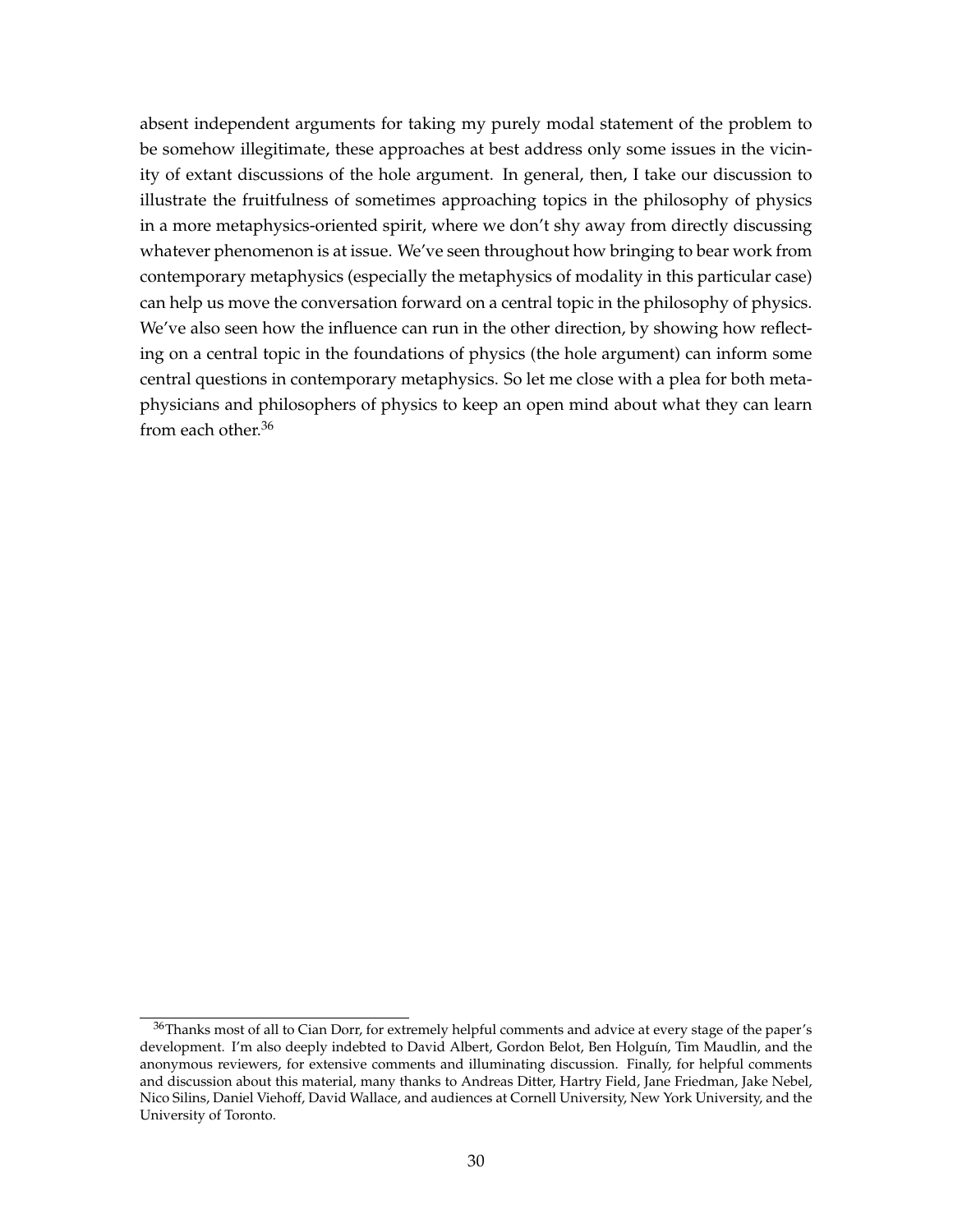## **References**

<span id="page-30-12"></span>Arntzenius, Frank. 2012. *Space, Time, and Stuff*. Oxford: Oxford University Press.

- <span id="page-30-25"></span>Bacon, Andrew. 2015. Stalnaker's Thesis in Context. *The Review of Symbolic Logic* 8(1). 131–163.
- <span id="page-30-22"></span>Barnes, Elizabeth. 2018. Symmetric Dependence. In Ricki Bliss & Graham Priest (eds.), *Reality and its Structure: Essays in Fundamentality*, 50–69. Oxford: Oxford University Press.
- <span id="page-30-1"></span>Belot, Gordon. 1995. New work for counterpart theorists: Determinism. *The British journal for the philosophy of science* 46(2). 185–195.
- <span id="page-30-16"></span>Belot, Gordon. 2018. Fifty Million Elvis Fans Can't be Wrong. *Nous* 52(4). 946–981.
- <span id="page-30-5"></span>Brighouse, Carolyn. 1994. Spacetime and Holes. *PSA: Proceedings of the Biennial Meeting of the Philosophy of Science Association* 1. 117–125.
- <span id="page-30-2"></span>Brighouse, Carolyn. 1997. Determinism and Modality. *The British Journal for the Philosophy of Science* 48(4). 465–481.
- <span id="page-30-20"></span>Cameron, Ross P. 2008. Turtles all the Way Down: Regress, Priority and Fundamentality. *The Philosophical Quarterly* 58(230). 1–14.
- <span id="page-30-17"></span>Chrusciel, Piotr T. & James Isenberg. 1993. Nonisometric vacuum extensions of vacuum maximal globally hyperbolic spacetimes. *Physical Review D* 48(4). 1616–1628.
- <span id="page-30-21"></span>Correia, Fabrice. 2008. Ontological Dependence. *Philosophy Compass* 3(5). 1013–1032.
- <span id="page-30-24"></span>Cross, Charles B. 2009. Conditional Excluded Middle. *Erkenntnis (1975-)* 70(2). 173–188.
- <span id="page-30-9"></span>Dasgupta, Shamik. 2009. Individuals: an essay in revisionary metaphysics. *Philosophical Studies* 145(1). 35–67.
- <span id="page-30-10"></span>Dasgupta, Shamik. 2011. The Bare Necessities. *Philosophical Perspectives* 25(1). 115–160.
- <span id="page-30-11"></span>Dasgupta, Shamik. 2017. Can We Do Without Fundamental Individuals? Yes. In Elizabeth Barnes (ed.), *Current Controversies in Metaphysics*, 7–23. New York: Routledge.
- <span id="page-30-13"></span>Dorr, Cian. 2010. Review of *Every Thing Must Go: Metaphysics Naturalized*. *Notre Dame Philosophical Reviews* .
- <span id="page-30-18"></span>Dorr, Cian. 2016. Against Counterfactual Miracles. *Philosophical Review* 125(2). 241–286.
- <span id="page-30-4"></span>Earman, John. 1989. *World Enough and Space-Time*. Cambridge: MIT Press.
- <span id="page-30-0"></span>Earman, John & John Norton. 1987. What price spacetime substantivalism? The hole story. *British Journal for the Philosophy of Science* 38. 515–525.
- <span id="page-30-7"></span>Field, Hartry. 1984. Can We Dispense with Space-Time? *PSA:Proceedings of the Biennial Meeting of the Philosophy of Science Association* 2. 33–90. Citations to reprinted version in Field 1989, *Realism, Mathematics, and Modality*, 171–226. Oxford: Basil Blackwell.
- <span id="page-30-8"></span>Fine, Kit. 1994. Essence and Modality. *Philosophical Perspectives* 8. 1–16.

<span id="page-30-19"></span>Fine, Kit. 1995. Ontological Dependence. *Proceedings of the Aristotelian Society* 95. 269–290.

<span id="page-30-14"></span>Greaves, Hilary. 2011. In Search of (spacetime) Structuralism. *Philosophical Perspectives* 25(1). 189–204.

<span id="page-30-3"></span>Hawthorne, John. 2006. Determinism De Re. In *Metaphysical Essays*, 239–243. Oxford: Oxford University Press.

<span id="page-30-15"></span>Healey, Richard. 1995. Substance, Modality and Spacetime. *Erkenntnis (1975-)* 42(3). 287–316.

<span id="page-30-6"></span>Hoefer, Carl. 1996. The Metaphysics of Space-Time Substantivalism. *The Journal of Philosophy* 93(1). 5–27.

<span id="page-30-23"></span>Jenkins, C. S. 2011. Is Metaphysical Dependence Irreflexive? *The Monist* 94(2). 267–276.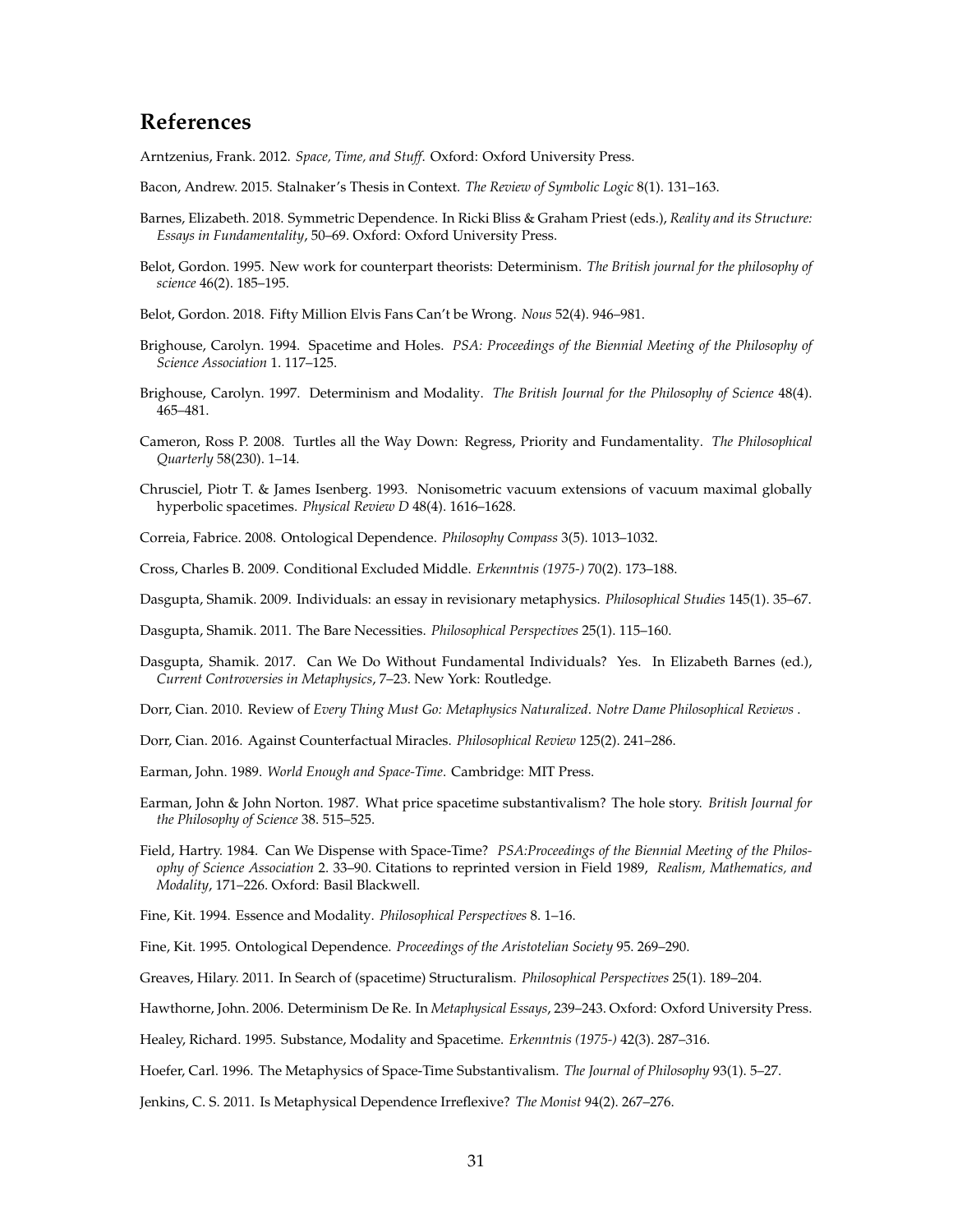- <span id="page-31-15"></span>Koslicki, Kathrin. 2012. Varieties of Ontological Dependence. In Fabrice Correia & Benjamin Schnieder (eds.), *Metaphysical Grounding: Understanding the Structure of Reality*, 186–213. Cambridge University Press.
- <span id="page-31-16"></span>Koslicki, Kathrin. 2013. Ontological Dependence: An Opinionated Survey. In Benjamin Schnieder, Miguel Hoeltje & Alex Steinberg (eds.), *Varieties of Dependence: Ontological Dependence, Grounding, Supervenience, Response-Dependence (Basic Philosophical Concepts)*, 31–64. Philosophia Verlag.

<span id="page-31-10"></span>Ladyman, James. 2014. Structural Realism. In Edward N. Zalta (ed.), *The Stanford Encyclopedia of Philosophy*, .

- <span id="page-31-11"></span>Ladyman, James & Don Ross. 2007. *Every Thing Must Go: Metaphysics Naturalized*. Oxford: Oxford University Press.
- <span id="page-31-14"></span>Lam, Vincent & Michael Esfeld. 2012. The Structural Metaphysics of Quantum Theory and General Relativity. *Journal for General Philosophy of Science* 43(2). 243–258.
- <span id="page-31-21"></span>Leeds, Stephen. 1995. Holes and Determinism: Another Look. *Philosophy of Science* 62(3). 425–437.
- <span id="page-31-13"></span>Lowe, E. J. 2012. Asymmetrical Dependence in Individuation. In Fabrice Correia & Benjamin Schnieder (eds.), *Metaphysical Grounding: Understanding the Structure of Reality*, 214–233. Cambridge University Press.
- <span id="page-31-4"></span>Maudlin, Tim. 1988. The Essence of Space-Time. *PSA: Proceedings of the Biennial Meeting of the Philosophy of Science Association* 1988. 82–91.
- <span id="page-31-5"></span>Maudlin, Tim. 1990. Substances and space-time: What Aristotle would have said to Einstein. *Studies in History and Philosophy of Science Part A* 21(4). 531–561.
- <span id="page-31-3"></span>Maudlin, Tim. 2007. A Modest Proposal Concerning Laws, Counterfactals, and Explanations. In *The Metaphysics Within Physics*, 5–49. Oxford: Oxford University Press.
- <span id="page-31-0"></span>Melia, Joseph. 1999. Holes, Haecceitism and Two Conceptions of Determinism. *The British Journal for the Philosophy of Science* 50(4). 639–664.
- <span id="page-31-20"></span>Mundy, Brent. 1992. Space-Time and Isomorphism. *PSA: Proceedings of the Biennial Meeting of the Philosophy of Science Association* 1992. 515–527.
- <span id="page-31-2"></span>Norton, John D. 2015. The Hole Argument. In Edward N. Zalta (ed.), *The Stanford Encyclopedia of Philosophy*, Metaphysics Research Lab, Stanford University fall 2015 edn.
- <span id="page-31-6"></span>Pooley, Oliver. 2006. Points, Particles and Structural Realism. In Dean Rickles, Steven French & Juha Saatsi (eds.), *The Structural Foundations of Quantum Gravity*, 83–120. Oxford University Press.
- <span id="page-31-1"></span>Pooley, Oliver. 2013. Substantivalist and Relationalist Approaches to Spacetime. In Robert Batterman (ed.), *The Oxford Handbook of Philosophy of Physics*, 522–586. Oxford: Oxford University Press.
- <span id="page-31-8"></span>Russell, Jeffrey Sanford. 2016. Qualitative Grounds. *Philosophical Perspectives* 30(1). 309–348.
- <span id="page-31-7"></span>Schaffer, Jonathan. 2009. On What Grounds What. In David Manley, David J. Chalmers & Ryan Wasserman (eds.), *Metametaphysics: New Essays on the Foundations of Ontology*, 347–383. Oxford University Press.

<span id="page-31-12"></span>Schaffer, Jonathan. 2010a. The Internal Relatedness of All Things. *Mind* 119(474). 341–376.

- <span id="page-31-18"></span>Schaffer, Jonathan. 2010b. Monism: The Priority of the Whole. *Philosophical Review* 119(1). 31–76.
- <span id="page-31-19"></span>Schaffer, Jonathan. 2012. Grounding, Transitivity, and Contrastivity. In Fabrice Correia & Benjamin Schnieder (eds.), *Metaphysical Grounding: Understanding the Structure of Reality*, 122–138. Cambridge University Press.
- <span id="page-31-17"></span>Schnieder, Benjamin Sebastian. 2006. A Certain Kind of Trinity: Dependence, Substance, Explanation. *Philosophical Studies* 129(2). 393–419.
- <span id="page-31-9"></span>Sider, Theodore. 2011. *Writing the Book of the World*. Oxford: Oxford University Press.
- <span id="page-31-22"></span>Stalnaker, Robert C. 1981. A Defense of Conditional Excluded Middle. In William L. Harper, Robert Stalnaker & Glenn Pearce (eds.), *Ifs: Conditionals, Belief, Decision, Chance and Time* The University of Western Ontario Series in Philosophy of Science, 87–104. Dordrecht: Springer Netherlands.